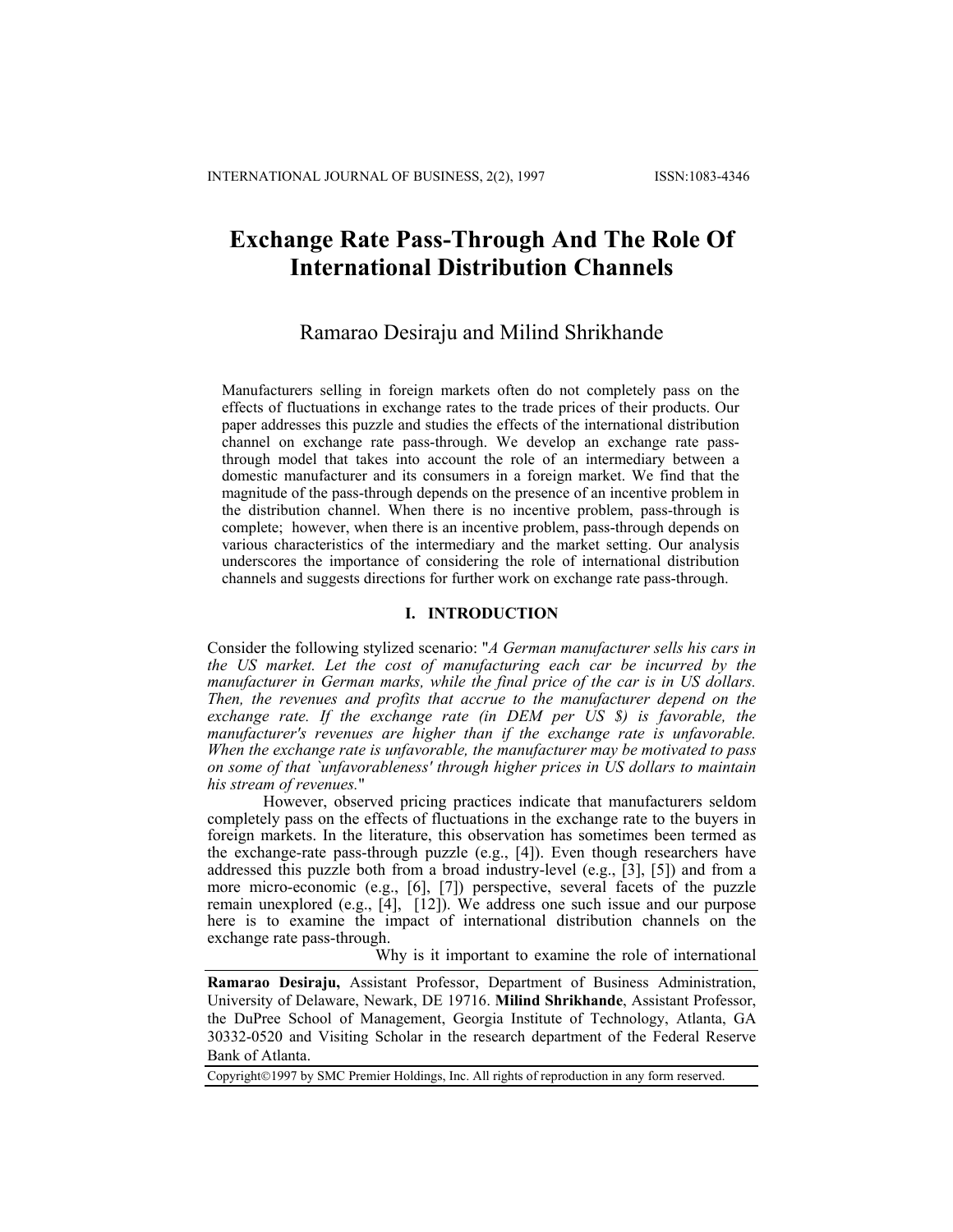distribution channels? First, advocates of competitive strategy have long argued the importance of distribution channels in successful business performance. For instance, the Caterpillar Company became a world leader in large-scale construction equipment due to its effectively managed international distribution channel (see [16] for details). In addition, foreign dealers often play a significant role in the entry strategies employed by multinationals. Note, for instance the growing use of foreign franchisees as a mode of international market entry [17, p. 110]. Finally, after empirically examining both aggregate data on US import prices and industry-specific evidence, Mann [14] finds that pass-through varies from industry to industry. She concludes her analysis by speculating various factors, including newly established distribution networks, which can affect pass-through. In spite of the apparent importance, researchers have not devoted much attention to the study of the distribution channel and its impact on exchange rate pass-through. Our paper takes a step to bridge this gap in the literature.

 While several other micro-economic explanations have been proposed in the literature, none has included the impact of distribution channels on the passthrough puzzle. With the advent of multinationals, which primarily contribute to the sale of consumer products across the globe, the presence of international distribution channels at the micro-economic level has rapidly escalated. Manufacturers choose independent dealers because of distance from the target market and cost-effectiveness. Alternatives such as vertical integration and foreign direct investment are more capital-intensive and less reversible respectively compared to independent distribution channels. We therefore choose to study manufacturer-dealer interaction in such international distribution channels.

 More specifically, we model the pricing decisions of a manufacturer selling his products in a foreign market. We explicitly consider the role of a channel intermediary (e.g., a dealer, an import jobber, or a retailer) in the foreign market through which the manufacturer sells his products. Often, these foreign dealers undertake marketing efforts (e.g., investing in the dealership, advertising, and promotions) to enhance the demand for the manufacturer's products. Further, since they are independently owned businesses, these dealers frequently differ from the manufacturer in terms of their goals and objectives. This results in the manufacturer bargaining and negotiating with foreign dealers who often have some monopoly power in their own local markets.

Given the market power of the dealer, the manufacturer needs to provide sufficient incentives in a negotiated contract. If such incentives are not provided (for example, protecting the dealer under adverse demand conditions), the dealer can refuse to do business and choose to invest her efforts elsewhere--perhaps contract with another multinational. Or, even if the dealer agrees to do business, she may not put forth sufficient effort in selling the manufacturer's products. Consequently, the foreign dealers need to be suitably motivated and managed by the manufacturer. We illustrate the outcomes from such motivation using a contract with a fixed component (franchise fee) and a variable component (price). This is a typical contract<sup>1</sup> negotiated by manufacturers and dealers across national boundaries especially for consumer products where franchising via a network of dealers is common practice.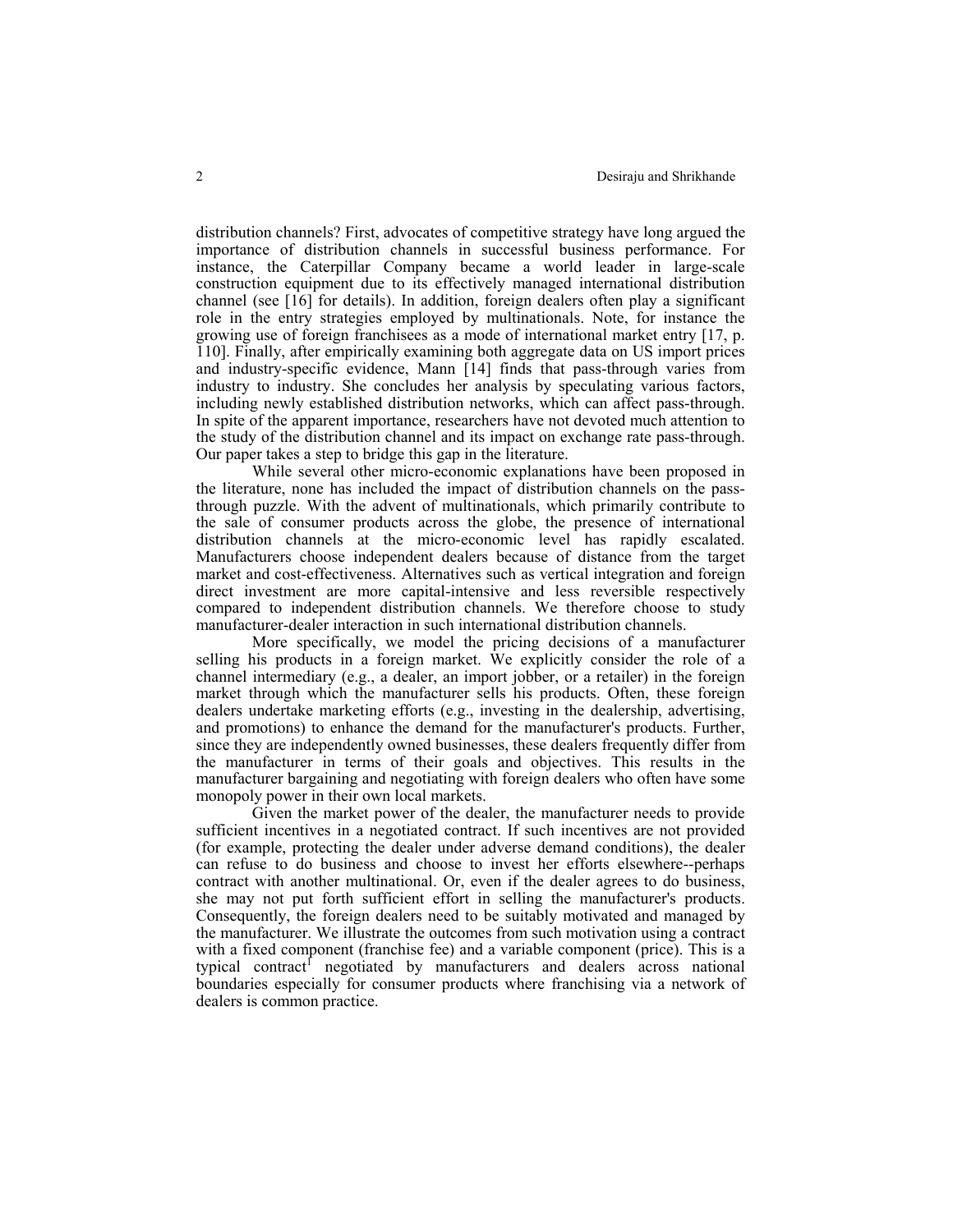It is reasonable to ask why this motivation problem is important in an international distribution channel context. Researchers and practitioners have identified two broad approaches to enhance sales and market shares of a manufacturer (see, for example, [13], [11], or [9]). The first is a "pull-strategy" in which a manufacturer spends a lot of money on advertising and consumer promotion to build up consumer demand. Subsequently, the consumers will ask the retailers for the product, the retailers will ask the dealers and the dealers will ask the manufacturer for the product--when this strategy is effective, the consumers pull the product through the channel. The second is a "push-strategy" in which the manufacturer uses, for instance, trade promotions and sales force to aggressively promote the product to dealers, who then promote aggressively to final consumers- -here, the product is being pushed through the channel by the manufacturer. In an international context, where the manufacturer is far from the target market, it is likely to be very expensive to adopt a pull-strategy. Instead, pushing the product through the distribution channel becomes more important. It is for this reason that the international dealer becomes important and motivating such a dealer becomes essential.

 When the role of such a dealer is considered and the associated incentive problem addressed, we find that some characteristics of the dealer and the market setting help determine the magnitude of the pass-through. Our analysis reveals that the manufacturer has to balance her desire to completely pass-through the effects of exchange rate fluctuations against the need to motivate the dealer to work on her behalf. Among other things, we find that pass-through depends on the dealer's effectiveness in generating demand for the manufacturer's products. Before developing our model, we discuss the related literature to provide a better perspective on our extension of previous research.

 Baldwin [1, 2] noted that fluctuations in the dollar during the 1980s have not been passed through trade prices in the manner predicted by the historical passthrough relationship.<sup>2</sup> Estimates of the pass-through in Hung, Kim and Ohno [8] suggest there are differences in pass-through elasticities across countries. Studies by Marston [15] on Japanese manufacturing and Mann [14] on US companies, indicate that the magnitude of the pass-through varies across industries. Our theoretical model provides a foundation for such empirical findings.

 How do changes in the exchange rate affect the foreign market price? Dixit [3] deals with this question from a broad industry level perspective and studies pass-through in the context of entry and exit strategies. Dornbusch [4] investigates how the extent of pass-through depends on the degree of product differentiation, and on the relative number of domestic and foreign firms. Krugman [12] shows that "costly" sales expansion implies import prices will not fall much when the dollar appreciates. Froot and Klemperer [7] study pass-through from exchange rates to import prices when firms' future demand depends on current market shares. Feinberg and Kaplan [5] empirically investigate the effects of actual and expected future exchange rates on pass-through. Fisher [6] shows that market structure and exchange rate regime are important in determining passthrough. The spirit of our analysis is in consonance with this stream of research. We too believe that pass-through is affected by industry characteristics and market imperfections. Our goal is to show that one such imperfection (in the form of an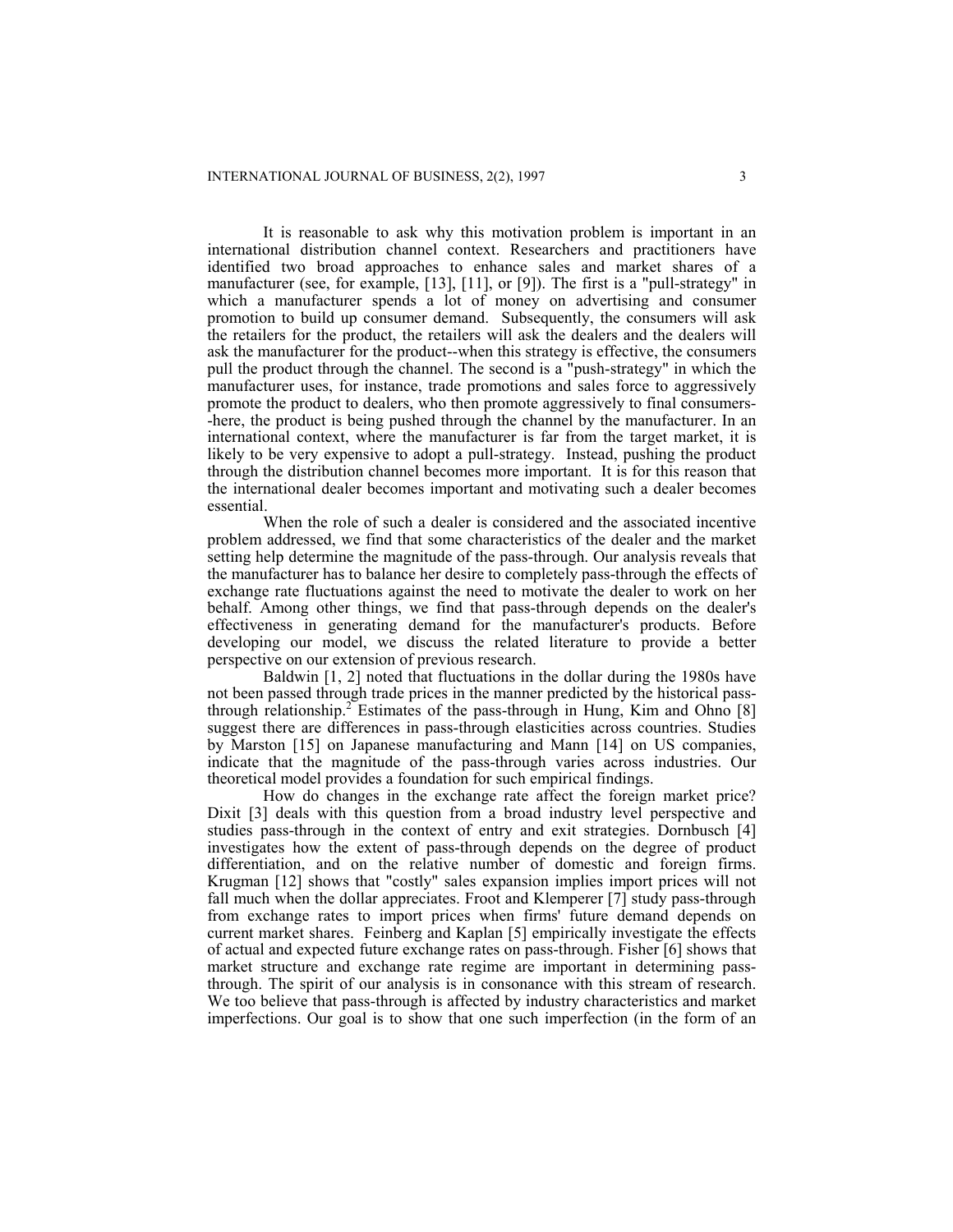agency problem) arises when channel intermediaries need to be suitably motivated. For convenience, we summarize the findings of preceding significant theoretical and empirical research in Tables 1 and 2 respectively.

The rest of the paper is organized as follows. The next section develops our basic model and identifies the incentive problem in the interaction between the manufacturer and the foreign dealer. Section 3 further characterizes this interaction by making more specific assumptions. It is in this section that we derive the main points of our paper. In Section 4, we discuss some of the major implications of our analysis. Section 5 concludes the paper and two proofs are given in the Appendix.

#### **II. THE MODEL**

A risk neutral domestic manufacturer,<sup>3</sup> M, sells his product in a foreign market through a foreign dealer, D. The sales  $(q \in R^+)$  of the manufacturer's product sold in that market is a random variable whose density function, g(.), is parameterized by the price  $(p \in R^+)$  charged to customers by the dealer and the level of marketing effort  $\{e \in R^+\}$  put forth by the dealer. The precise manner in which these variables affect the density functions will be defined later in the section.

The realized sales of the dealer in the market are observed by both the manufacturer and the dealer, but only the dealer observes the effort she supplies.<sup>4</sup> Observing the effort supplied by the dealer requires frequent monitoring by the foreign manufacturer which is costly. Prices charged to final customers are observed costlessly by both parties. The density function g(.)is common knowledge. A consequence of these assumptions on observability is that the manufacturer cannot explicitly tie the dealer's compensation to the effort she puts forth. This is important in our model, since the manufacturer has to indirectly motivate (i.e., through the terms of a contract that is not contingent on the dealer's effort) the dealer to put forth the appropriate effort.

We assume that the contract between D and M involves a wholesale price at which M sells his product to D, and a fixed one-time up front fee (e.g., a franchise fee) that D pays to M for selling M's products. Thus, the foreign manufacturer offers a two-part tariff scheme to a domestic dealer in an environment with uncertainty and moral hazard. The uncertainty arises from the eventual exchange rate that determines the value of the fixed fee and wholesale revenue to the manufacturer as well as the eventual size of demand in the domestic market. The eventual exchange rate and the demand in the domestic market are taken to be independent events.<sup>5</sup>

The reason for this independence can be understood as follows: only shortrun exchange rate changes would matter at the consumer end of the channel where the exchange rate pass-through has been observed to be near zero. Consumer prices are independent of such short-run exchange rate shocks. Therefore, consumer demand as a function of consumer prices would be independent of the exchange rate changes. Separately, moral hazard emerges from the fact that the dealer can affect (probabilistically) the size of domestic demand through his or her effort (advertising, etc.) and this effort cannot be contracted upon.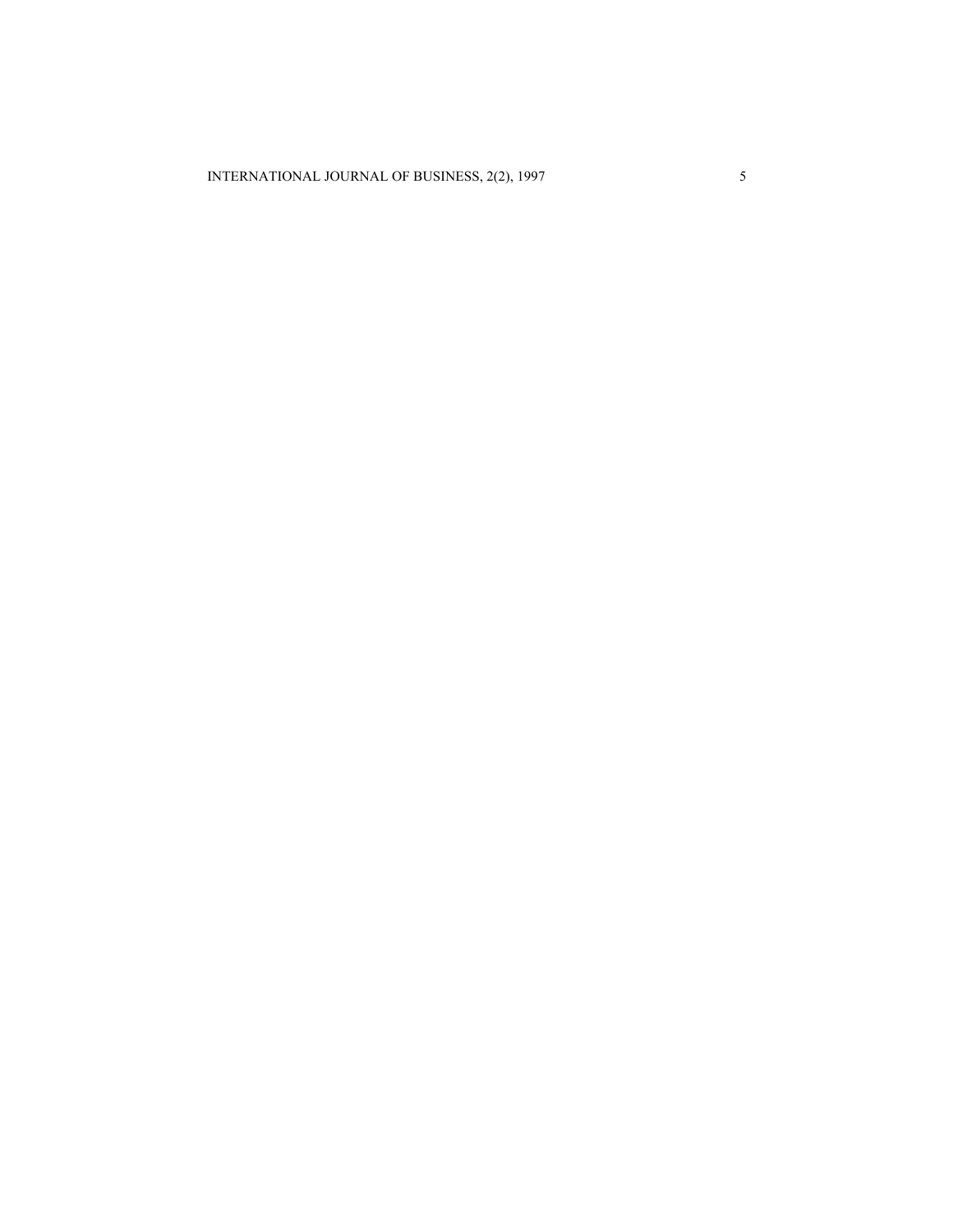6 Desiraju and Shrikhande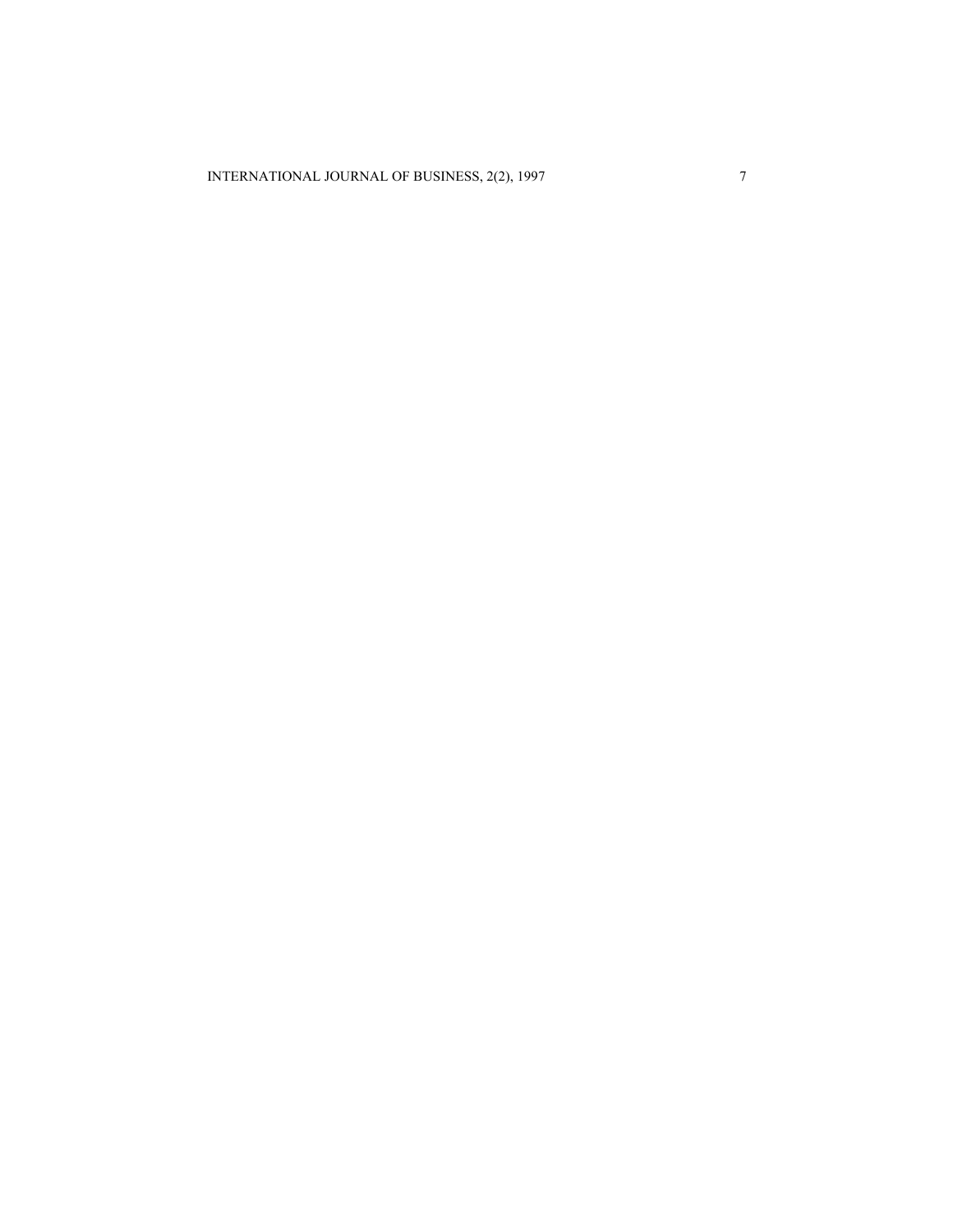The sequence of events in the model are as follows:

- (1) The manufacturer announces his wholesale price and fixed fees in terms of the foreign currency.
- (2) Based on the manufacturer's announcement, the dealer decides whether to carry the manufacturer's product. If the dealer does not agree to participate, the manufacturer makes zero profits through the dealer, and the dealer makes her reservation level of profits from some alternative employment or business arrangement.
- (3) Exchange rates are realized.
- (4) If the dealer agrees to participate, then the dealer chooses her final price and effort levels. Sales are then realized and profits are made by M and  $D^6$ .

The sequence of events reflects three important elements. Firstly, the manufacturer sets wholesale prices in anticipation of exchange rate changes. Given floating exchange rates, it would be tremendously expensive for the manufacturers in industrialized markets to change prices with every exchange rate change. The realization of exchange rates therefore refers to medium-run exchange rate changes.<sup>7</sup> It is understandable that manufacturer-dealer contracts be drawn taking into consideration medium-run exchange rate changes. Secondly, the manufacturer moves first but only after taking into account the behavior of the dealer in requiring a reservation level of profits and sufficient incentive to put in the necessary selling effort. Lastly, the sequence of events implies that (i) the dealer faces no exchange rate uncertainty in so much as the wholesale price offered by the manufacturer is denominated in the local currency, $\delta$  and (ii) the dealer chooses the selling price assuming market demand is independent of exchange rate changes.

The dealer is assumed to be risk neutral and her expected profits,  $\pi_D$ , are given by

$$
\pi_D = (p - w)E[q] - F - C[e],
$$

where  $E[q]$  is expected sales,  $C[q]$  is the cost of effort to the dealer with *e C* ∂  $\partial C[\cdot]$ ,

and <sup>∂</sup> ∂  $\frac{2}{\pi}$  e<sup>2</sup>  $\left[\frac{1}{\pi}\right]$  > 0  $\forall e > 0$ ; *w* is the manufacturer's wholesale price to the dealer, *p* 

is the price charged to consumers by the dealer, and *F* is a fixed fee paid to the manufacturer M by D, the dealer.<sup>9</sup> The manufacturer's expected profits,  $\pi_{M}$ , are given by:

$$
\pi_M = (wS - c)E[q] + FS,
$$

where *c* is the manufacturer's variable cost of production, and *S* is the *expected* rate of exchange, given by E[S]. Let HC denote home currency (i.e., the dealer's currency) and FC denote foreign currency (i.e., the manufacturer's currency). The exchange rate *s* is expressed in FC/HC units. C(.), *w*, *p*, and *F* are all in the dealer's currency or HC units. The manufacturer's variable cost of production, *c*, is expressed in FC units. We assume that E[sq]=SE[q], or equivalently, that *s* and *q*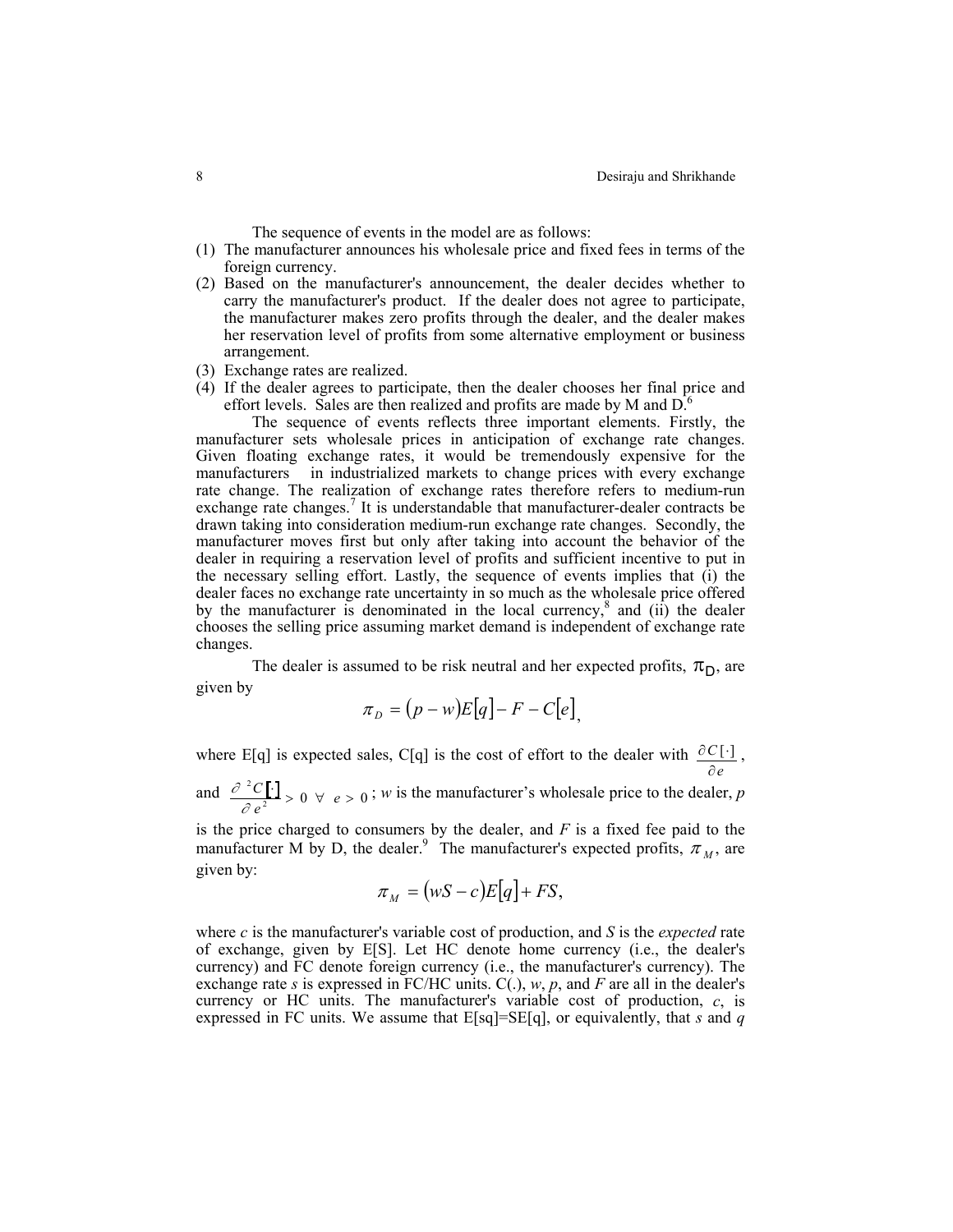are independent. Two aspects of this assumption need to be elaborated. First, the presence of foreign competition can imply that demand is affected by exchange rate changes. However, in this paper we steer away from such effects by making the above assumption. Next, prices may be sticky at the consumer level and passthrough to consumer prices can be near zero--this is usually a response to short-run exchange rates. In the literature, pass-through to consumer prices has not been an issue--the puzzle has been with reference to trade prices in the context of mediumrun exchange rates. Thus, in our model, the manufacturer sets wholesale price in anticipation of medium-run exchange rates, and this exchange rate distribution is summarized in the expected rate of the exchange, *S*.

For expositional convenience we focus on a simple case in which the output variable, q, takes one of two values:  $0 < q_L < q_H$ . The density function,  $g(.)$ , now represents the probability that  $q_H$  is realized. We assume that  $g(.)$  depends only on *p* and *e*, and is twice differentiable in prices and efforts with,  $\frac{\partial}{\partial \theta}$  $\frac{g}{e}$  > 0, 0

∂ ∂  $\frac{2g}{e^2} < 0$ ,  $\frac{\partial g}{\partial x}$ *g*  $\frac{g}{p}$  < 0, and  $\frac{\partial}{\partial p}$  $\frac{2g}{p}$  > 0 · In addition, we assume that  $\frac{\partial^2 g}{\partial p \partial p}$  $\frac{\partial^2 g}{\partial \rho \partial e} > 0$  to indicate a lower (less negative) price sensitivity of demand when dealer effort is higher.<sup>10</sup> Hence, the expected sales of the dealer are:

$$
E[q(e, p)] = q_L + g(q_H | e, p)(q_H - q_L).
$$

With this setup in mind, we begin our analysis by documenting a setting in which the manufacturer can select a fixed fee and a wholesale price such that there are no incentive problems in appropriately motivating the dealer. Formally, the manufacturer solves the following problem:

$$
\begin{aligned}\n\text{Max } \pi_M, \quad \text{ subject to} \\
\pi_D(e(\cdot), p(\cdot)) &\ge \pi_0 \\
E) \text{ p(w, } E) &\le \text{Arg } \text{ mov } \left( \pi_{\text{max}}(e', n') \right) \forall w, E \in P^+ \tag{FD}.\n\end{aligned}
$$

$$
e(w, F), p(w, F) \in \operatorname{Arg} \max_{e', p'} \{ \pi_D(e', p') \} \forall w, F \in R^+ \,, \qquad \text{(EP)}
$$

where the IR constraint ensures that D is on average expected to make at least her reservation level of profits, $11$  and the EP constraints take into account the manner in which the dealer selects her price and effort levels. Without loss of generality, we set  $\pi_0 = 0$ .

 **Finding 1**: *Assume risk-neutral agents, w=c/S, and no incentive problems. The dealer selects price and effort levels to maximize the profits of the entire channel.*

Proof: Consider the dealer's effort selection constraint:

$$
(p - w)\frac{\partial E[q]}{\partial e} - \frac{\partial C}{\partial e} = 0
$$
 (i)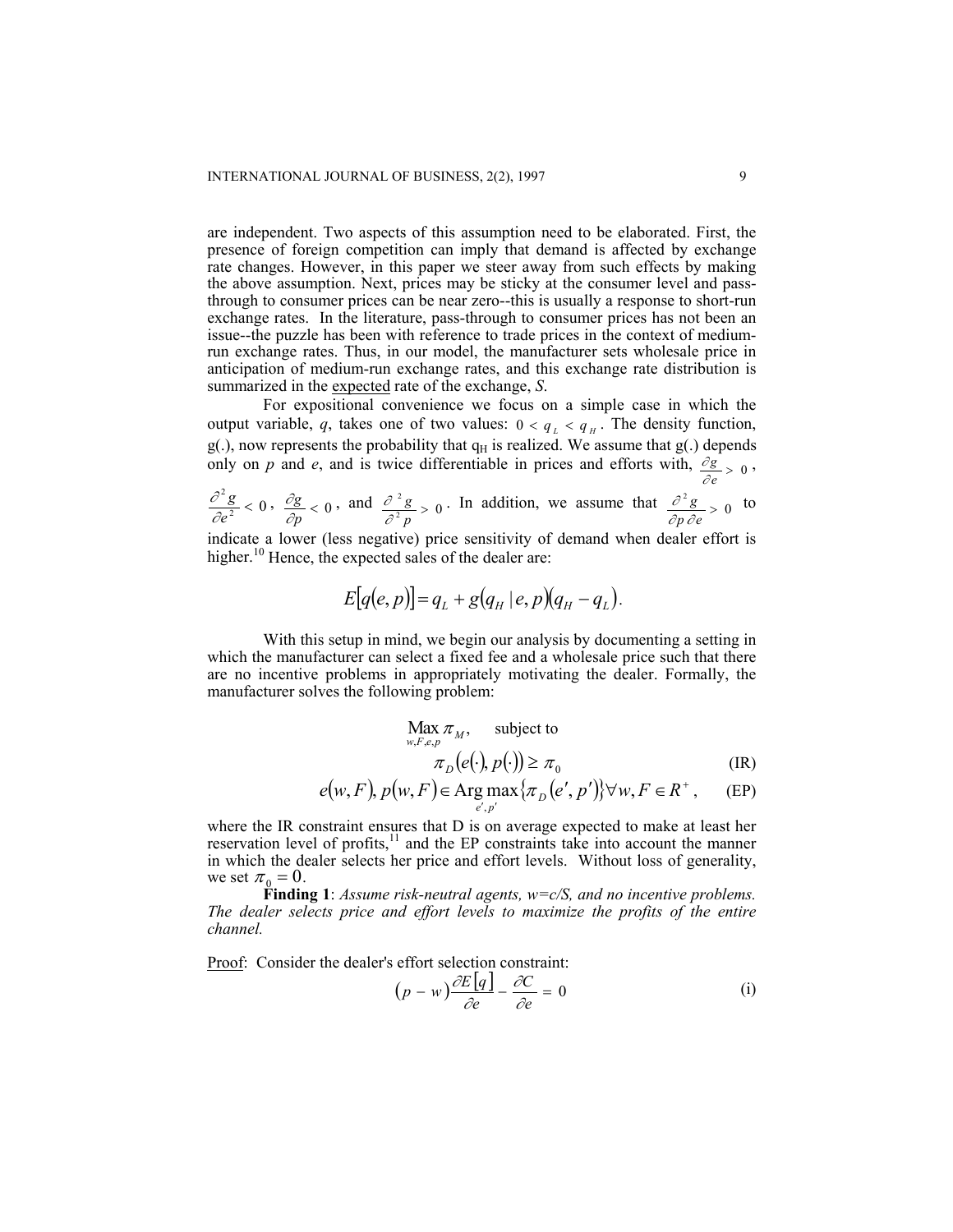Rewriting, we have,  $\left(p - \frac{c}{S} + \frac{c}{S} - w\right) \frac{\partial E[q]}{\partial e} - \frac{\partial C}{\partial e} = 0$ , or

$$
\begin{pmatrix} P & S & S & \cdots \end{pmatrix} \frac{\partial e}{\partial e} \qquad \frac{\partial e}{\partial e} \qquad \frac{\partial e}{\partial e} = \left( w - \frac{c}{S} \right) \frac{\partial E \left[ q \right]}{\partial e}. \tag{ii}
$$

Next, D's price selection constraint provides:

$$
E\left[q\right] + \left(p - w\right)\frac{\partial E\left[q\right]}{\partial p} = 0\tag{iii}
$$

Rearranging (3) we have:

$$
E\left[q\right] + \left(p - \frac{c}{S}\right)\frac{\partial E\left[q\right]}{\partial p} = \left(w - \frac{c}{S}\right)\frac{\partial E\left[q\right]}{\partial p} \tag{iv}
$$

From (ii) and (iv) it is clear that setting  $w=c/S$  will eliminate any deviation from efficiency--where marginal benefit equals marginal cost. That is, at w=c/S the final prices and efforts satisfy the following efficiency conditions:  $[q] = -\left(p - \frac{c}{S}\right) \frac{\partial E[q]}{\partial p}$ *E q*  $E[q] = -\left(p - \frac{c}{S}\right) \frac{\partial E[q]}{\partial p}$ ; and  $\left(p - \frac{c}{S}\right) \frac{\partial E[q]}{\partial e} = \frac{\partial C}{\partial e}$ *C e E q*  $p - \frac{c}{S}$  $\frac{\partial E \left[ q \right]}{\partial e} = \frac{\partial C}{\partial S}$ ∂  $\left(p - \frac{c}{S}\right) \frac{\partial E\left[q\right]}{\partial e} = \frac{\partial C}{\partial e}$   $\cdot$  <u>Q.E.D</u>.

By selling the product at his marginal cost, the manufacturer is making his dealer a residual claimant. Consequently, the dealer's objectives at the margin are completely in line with those of the manufacturer. Of course, the manufacturer extracts all rents through the fixed fees, and restricts the expected profits of the dealer to her reservation level. This standard result will prove to be useful in our paper. To summarize the implications of our analysis, we provide the following definition.

**Definition**: Exchange rate pass-through elasticity,  $\varepsilon$ , is defined as the negative of the proportionate rate of change of the wholesale price, *w*, divided by the proportionate rate of change of the expected exchange rate, *S*, with all other parameters being constant.

That is, 
$$
\varepsilon = -\frac{\partial w}{\partial S/S} = -\frac{S}{w} \frac{\partial w}{\partial S}
$$
.

 **Proposition 1**: *In the absence of any incentive problems in the distribution channel, exchange rate pass-through is complete.*

Proof: Compute the pass-through elasticity for  $w$ , from Finding 1. It is exactly equal to 1.  $O.E.D.$ 

In the above set up, the manufacturer succeeded in aligning the dealer's objectives by selling at marginal cost, and transferred all the demand risk to the dealer by a suitable choice of the fixed fee. The magnitude of this fixed fee was such that D received her reservation level of profits (normalized to zero) in  $expectation$ . This implies that if the realized demand is  $q<sub>H</sub>$ , D makes positive economic profits, while if the realized demand is  $q_L$ , D will incur losses. In reality, however, dealers are often unwilling<sup>12</sup> to bear the entire loss under adverse demand conditions. In fact, the dealer may not agree to do business with the manufacturer if the terms of the contract do not place a ceiling on the magnitude of such losses.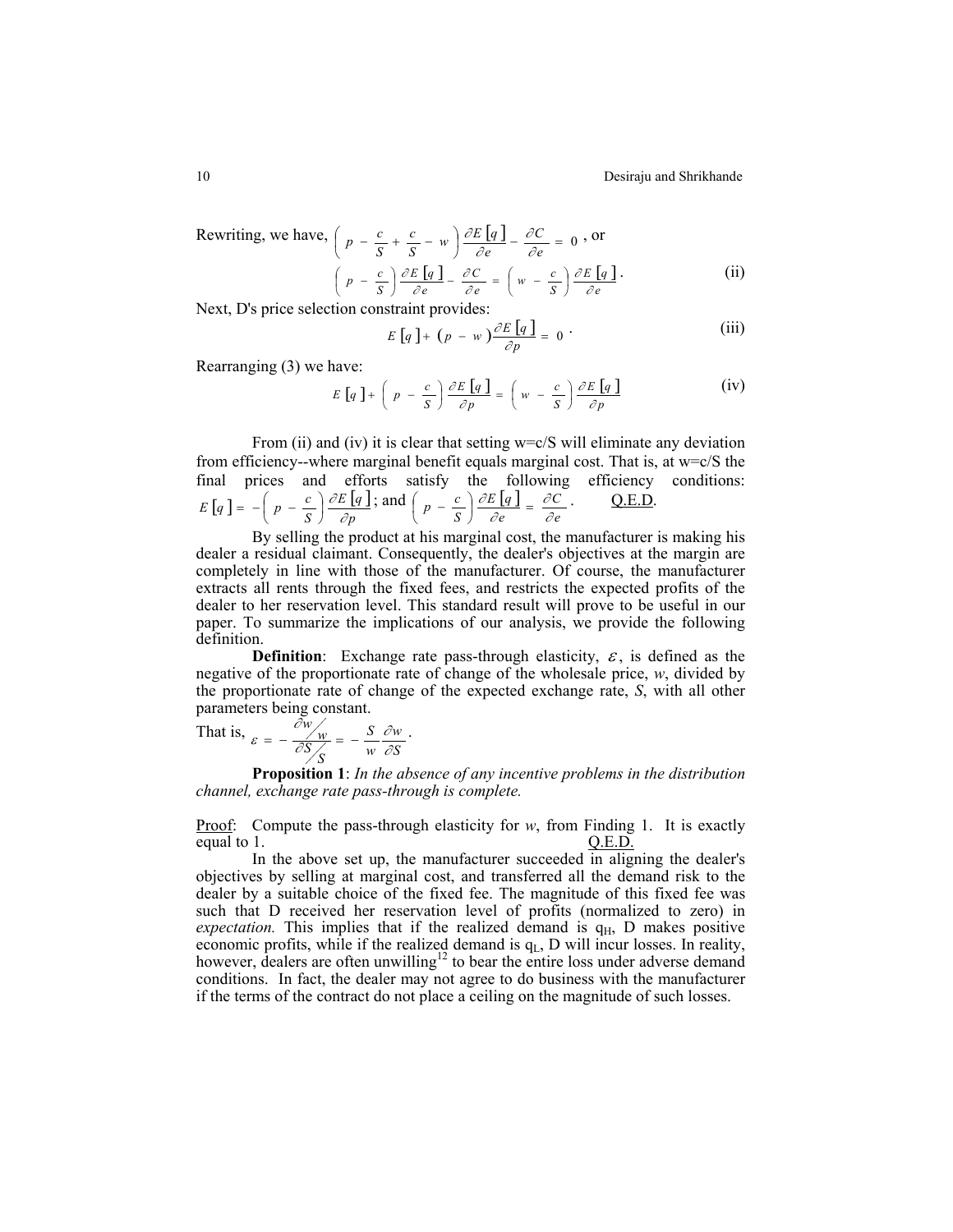When confronted by such a liability limit or limit on the magnitude of losses, the manufacturer can no longer set the fixed fee as high as he deems fit. In addition, he may no longer find it optimal to sell to the dealer at marginal cost. Consequently, D's objectives will not be perfectly aligned with those of M, and there will be a need to motivate the dealer to put forth appropriate effort levels. We now need to study the new equilibrium contract between M and D to characterize the manner in which the manufacturer selects the wholesale price, and subsequently, the magnitude of exchange rate pass-through.

Before characterizing the new equilibrium, the following point should be noted. The manufacturer now needs to design his (w, F) contract so that the dealer's losses under adverse demand conditions, i.e., when  $q_L$  is realized, are not greater than a prespecified level. Without loss of generality, we set this prespecified level to be zero--i.e., D is now assured at least zero economic profits when  $q_L$  is realized. Now, the manufacturer's problem is:

$$
\begin{aligned}\n\text{Max } \pi_M, \quad \text{subject to} \\
(p - w) q_L - F - C[e] &\geq 0 \quad \text{(MP)} \\
e(w, F), p(w, F) &\in \text{Arg} \max_{e', p'} \{\pi_D(e', p')\} \forall w, F \in R^+, \quad \text{(EP)}\n\end{aligned}
$$

where, the MP constraint ensures that D does not incur losses under adverse demand conditions. As before, the EP constraints take into account the manner in which the dealer selects her price and effort levels. A solution to the manufacturer's problem has the following properties:

 **Finding 2**: *Here, the manufacturer will design a contract such that*   $(p - w)q_L - F - C[e] = 0$ ; that is, the dealer is restricted to exactly zero *economic profits when the realized state of nature is*  $q_L$ *. For other realizations of q, the dealer makes positive profits.* 

*Final price and effort levels chosen by the dealer will be inefficient from the channel perspective. That is, the marginal cost of each of these variables will be less than the marginal revenue to the channel.* 

Proof: The Lagrangian is:

$$
L = (wS - c)E [q] + FS
$$
  
+  $\lambda \{ (p - w)q_L - F - C (e) \}$   
+  $\mu_e \{ (p - w) \frac{\partial E [q]}{\partial e} - \frac{\partial C}{\partial e} \}$   
+  $\mu_p \{ E [q] + (p - w) \frac{\partial E [q]}{\partial p} \}.$ 

Kuhn-Tucker (KT) analysis: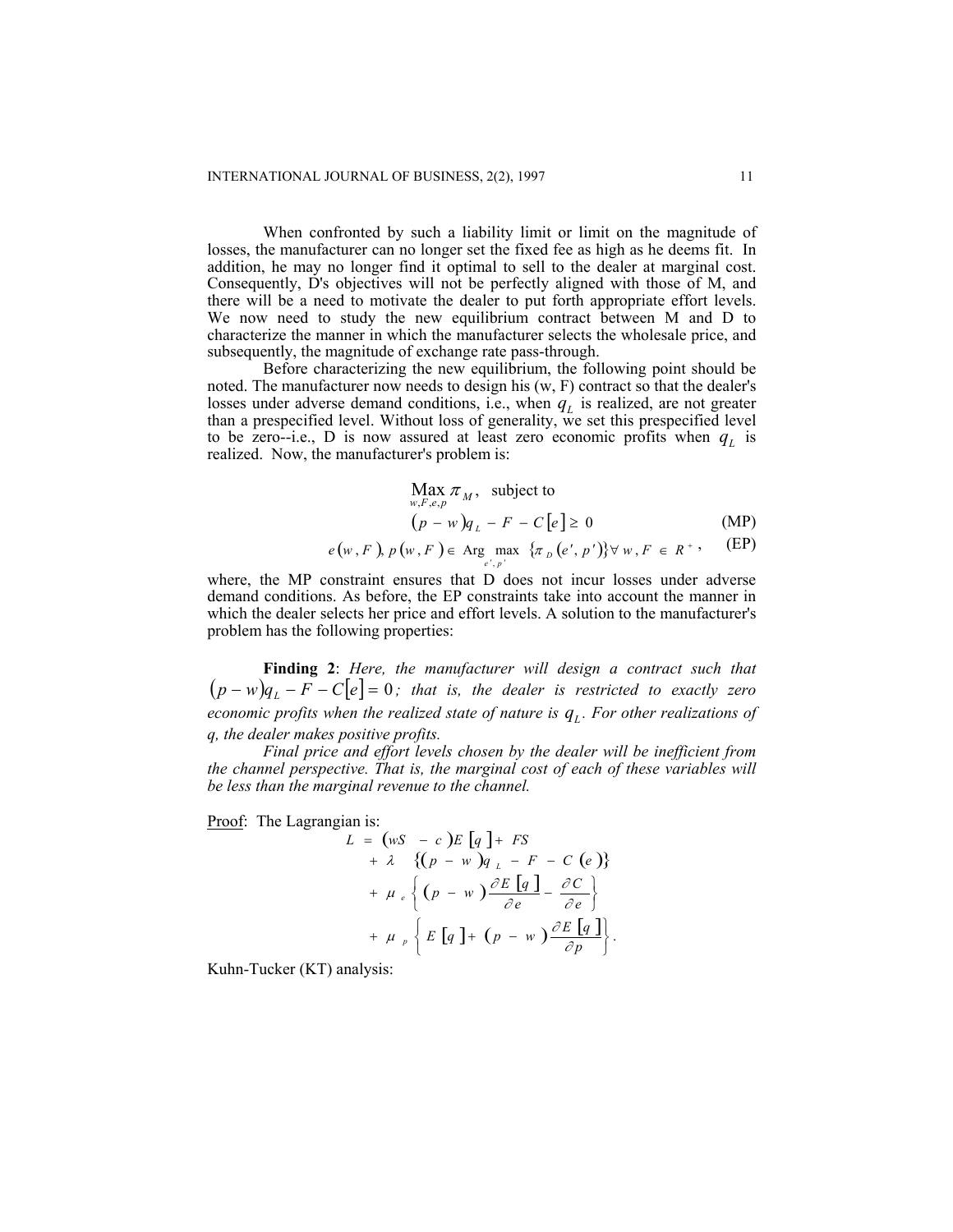12 Desiraju and Shrikhande

$$
\frac{\partial L}{\partial F} = S - \lambda = 0
$$
 (i')  
\n
$$
\Rightarrow \lambda = S
$$

Next, we have using (i'):

$$
\frac{\partial L}{\partial w} = S(E[q] - q_L) - \mu_e \left( \frac{\partial E[q]}{\partial e} \right) - \mu_p \left( \frac{\partial E[q]}{\partial p} \right) = 0.
$$

We can rewrite the above expression as:

$$
S(E[q] - q_L) = \mu_e \left( \frac{\partial E[q]}{\partial e} \right) + \mu_p \left( \frac{\partial E[q]}{\partial p} \right) . \tag{ii'}
$$

Since LHS in the above equation is non-negative, it follows that the sum of all the terms on the RHS need to be non-negative. This suggests that the Lagrange multipliers,  $\mu_e$  and  $\mu_p$ , are both not zero. Keeping this in mind, consider the KT conditions below:

$$
\frac{\partial L}{\partial e} = (wS - c)\frac{\partial E\left[q\right]}{\partial e} + S\left\{-\frac{\partial C}{\partial e}\right\} + \mu_e \left\{(p - w)\frac{\partial^2 E\left[q\right]}{\partial e^2} - \frac{\partial^2 C}{\partial e^2}\right\} + \mu_p \left\{\frac{\partial E\left[q\right]}{\partial e} + (p - w)\frac{\partial^2 E\left[q\right]}{\partial e \partial p}\right\} = 0.
$$

We can rewrite the above as:

$$
\mu_e \left\{ (p - w) \frac{\partial^2 E[q]}{\partial e^2} - \frac{\partial^2 C}{\partial e^2} \right\} + \mu_p \left\{ \frac{\partial E[q]}{\partial e} + (p - w) \frac{\partial^2 E[q]}{\partial e \partial p} \right\} \quad \text{(iii')}
$$
\n
$$
= S \left\{ \frac{\partial C}{\partial e} \right\} - (wS - c) \frac{\partial E[q]}{\partial e}
$$

And,

$$
\frac{\partial L}{\partial p} = (wS - c)\frac{\partial E[q]}{\partial p} + S\{q_L\} + \mu_e \left\{ \frac{\partial E[q]}{\partial e} + (p - w)\frac{\partial^2 E[q]}{\partial p \partial e} \right\} + \mu_p \left\{ 2\frac{\partial E[q]}{\partial p} + (p - w)\frac{\partial^2 E[q]}{\partial p^2} \right\} = 0.
$$

We can rewrite as:

$$
\mu_e \left\{ \frac{\partial E[q]}{\partial e} + (p - w) \frac{\partial^2 E[q]}{\partial p \partial e} \right\} + \mu_p \left\{ 2 \frac{\partial E[q]}{\partial p} + (p - w) \frac{\partial^2 E[q]}{\partial p^2} \right\} \quad (iv')
$$
  
= -\left( (wS - c) \frac{\partial E[q]}{\partial p} + Sq\_L \right).

Examining the coefficients of  $\mu_e$  and  $\mu_p$  in (iii') and (iv') along with the assumptions on how  $\varrho$  (.) varies with *e* and *p*, and using Kramer's rule we can see that both these multipliers will be non-zero.  $g(\cdot)$ Q.E.D.

In the above analysis, we introduced the "incentive" problem through the limited loss constraint (or MP constraints) that the manufacturer has to contend with in designing his contract. Another obvious manner in which the incentive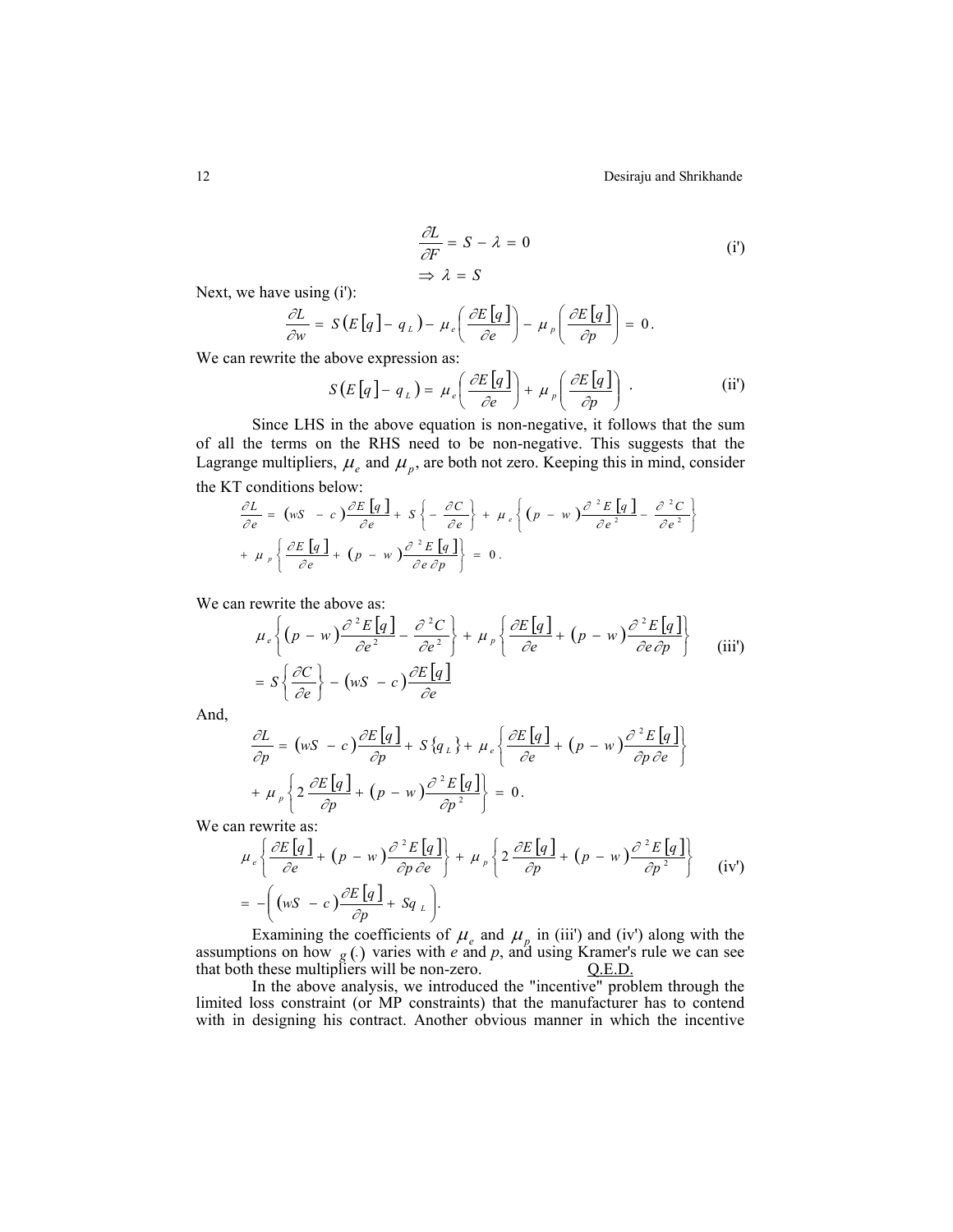problem may be introduced is through dealer risk aversion. When the dealer is risk averse, M cannot transfer all the demand risk to D, and once again there will be a need to motivate the dealer through an appropriate  $(w, F)$  contract. While there are a number of ways of introducing the incentive problem, the important point to note is that irrespective of the manner in which it is introduced, the incentive problem in distribution channels will affect the international trade prices of multinational manufacturers.

Finding 2 essentially indicates the presence of one incentive problem that the manufacturer has to balance against in selecting his wholesale price. Our assertion in this paper is that, it is this balancing that forces the magnitude of the pass-through to vary in different market settings. The "general" structure of the above model does not allow us to demonstrate the link with pass-through. In the next section, though, we elaborate on the link between exchange rate pass-through and the incentive problem by making more specific assumptions about demand in the foreign market and the dealer's costs of effort.

### **III. FURTHER CHARACTERIZATION**

In this section, we assume that the demand, *q*, for M's product in the foreign market is given by,  $q = N - p$ , where *N* defines the size of the market. However, *N* is assumed to be a random variable that can take one of two values:<sup>13</sup>  $0 < N_L < N_H$ . The density function,  $g(.)$ , now represents the probability that  $N_H$  is realized. We simplify the model by assuming that this probability is parameterized only by D's effort. In the earlier section, the probability was parameterized by both price and effort representing a nonlinear demand model where the higher the price, the less probable is the high demand state and vice versa. The simplification in this section represents a linear demand model but does not result in any loss of generality. In both cases, the price elasticity of demand varies at different price levels. The following notation is used to denote *expected* size of the market:

$$
N(e) = N_L + g(N_H | e) (N_H - N_L),
$$

Further, we assume  $g(N_H | e) = Ae$ , where  $A > 0$ ,  $\forall e > 0$  and the magnitude of  $A$  is such that  $g(.)<1$  when  $e$  belongs to a compact set, the upper limit of which is less than infinity. We define  $k= A[N_H-N_L]$ , normalize its value to belong to the open interval (0,1), and refer to it as the dealer's effectiveness parameter. *Expected* sales are now given by:

$$
E[q] = (N(e) - p) = NL + ke - p.
$$

As before, the dealer is assumed to be risk neutral, and her expected profits,  $\pi$ <sub>*D*</sub>, are given by

$$
\pi_D = (p - w)E[q] - F - C(e),
$$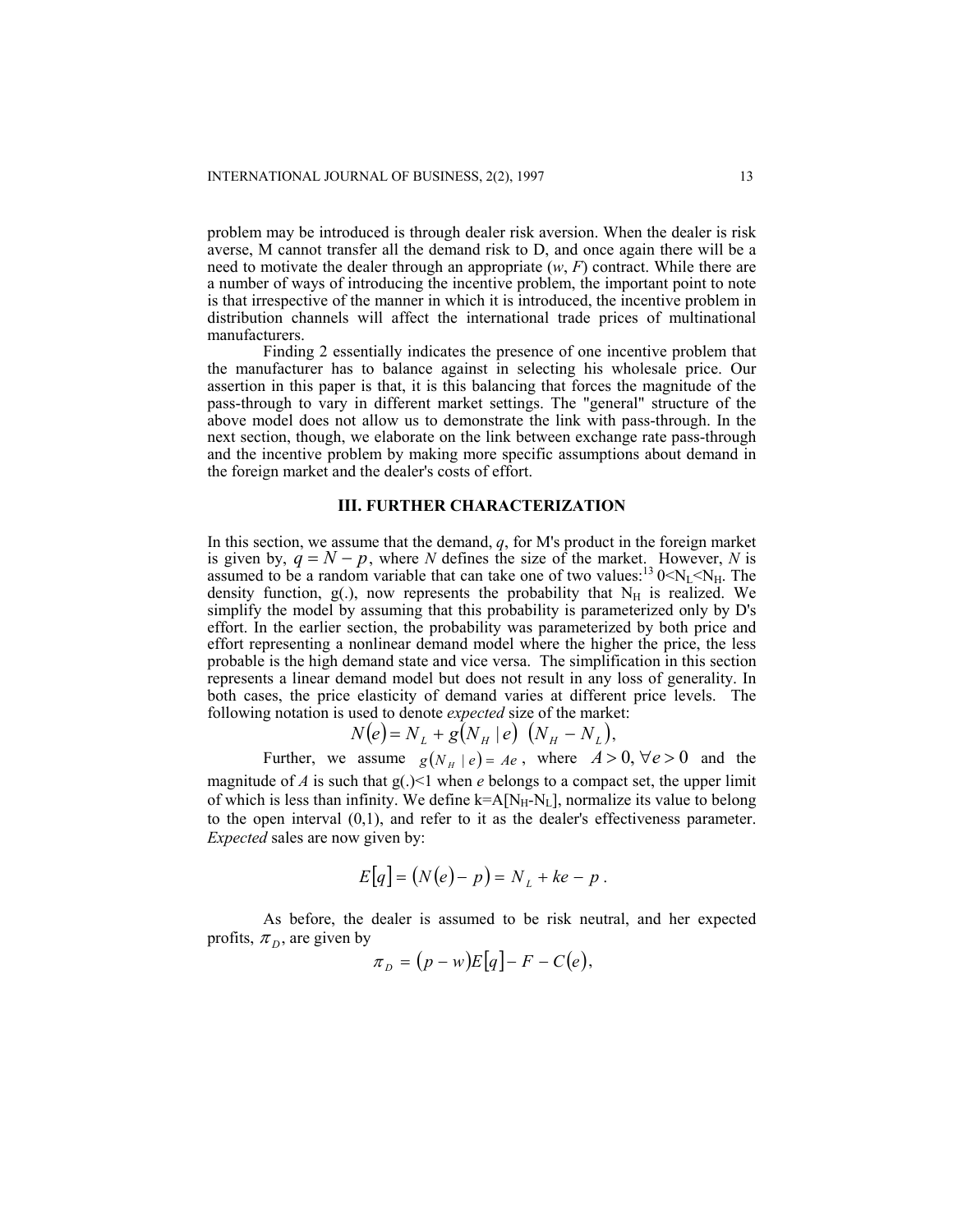where  $C[\cdot]$  is the cost of effort to the dealer with  $C[e]=e^2/2$ ; *w* is M's wholesale price to D, *p* is the price charged to consumers by D, and *F* is the franchise fee paid to M by D. As in the previous section, M's expected profits,  $\pi_M$ , are given by:

$$
\pi_M = (wS - c)E[q] + FS,
$$

where *c* is the variable cost of production and *S* is the *expected* rate of exchange. As before, we assume that *s* and *q* are independent of each other; i.e., E[sq]=SE[q]. A formal statement of the manufacturer's problem when dealer effort is unobservable can now be written:

$$
\begin{aligned} \underset{w, F, e, p}{\text{Max}} \left( wS - c \right) & E[q] + FS \,, \qquad \text{subject to} \\ \pi_D(e(\cdot), p(\cdot)) &\ge \pi_0, \end{aligned} \tag{IR}
$$

$$
e(w, F), p(w, F) \in \text{Arg} \max_{e, p} \{ \pi_D(e', p') \} \forall w, F \in R^+ \qquad (EP)
$$

The IR constraint ensures that D makes at least her reservation level of expected profits; the EP constraint reflects the manner in which D selects her price and effort levels. A solution to this problem is described below:

 **Finding 3**: *At optimality,* 

$$
w = \frac{c}{S}; \text{ and } F = \frac{(N_L S - c)^2}{(4 - 2k^2)S^2} \tag{1}
$$

$$
p = \frac{N_L S + (1 - k^2) c}{(2 - k^2) S}; \text{ and } e = \frac{k (N_L S - c)}{(2 - k^2) S}.
$$
 (2)

$$
E[q] = \frac{N_L S - c}{(2 - k^2)S},\tag{3}
$$

$$
\pi_M = \frac{(N_L S - c)^2}{(4 - 2k^2)S}, \text{ and } \pi_D = 0.
$$
 (4)

Proof: See the Appendix.

Findings 3(1) and 3(4) indicate that the manufacturer will sell the product at cost, and extract all of the dealer's surplus through the franchise fee--of course, both *w* and *F* are appropriately modified by the expected exchange rate. Finding 3(2) indicates that the price charged to consumers increases as the dealer becomes more effective, and the effort level put forth by the dealer increases with effectiveness. Both the final price and effort are functions of the expected exchange rate. Findings  $3(3)$  and  $3(4)$  indicate that the expected quantity sold and the manufacturer's expected profits will increase with the dealer's effectiveness.

It should be noted that the manufacturer's optimal wholesale price decreases as the expected exchange rate increases or as the foreign currency strengthens; the franchise fee, on the other hand increases with expected exchange rate. It appears that when the exchange rate is likely to be favorable to the manufacturer, he reduces the unit cost to D while extracting the dealer's surplus through the fixed fee.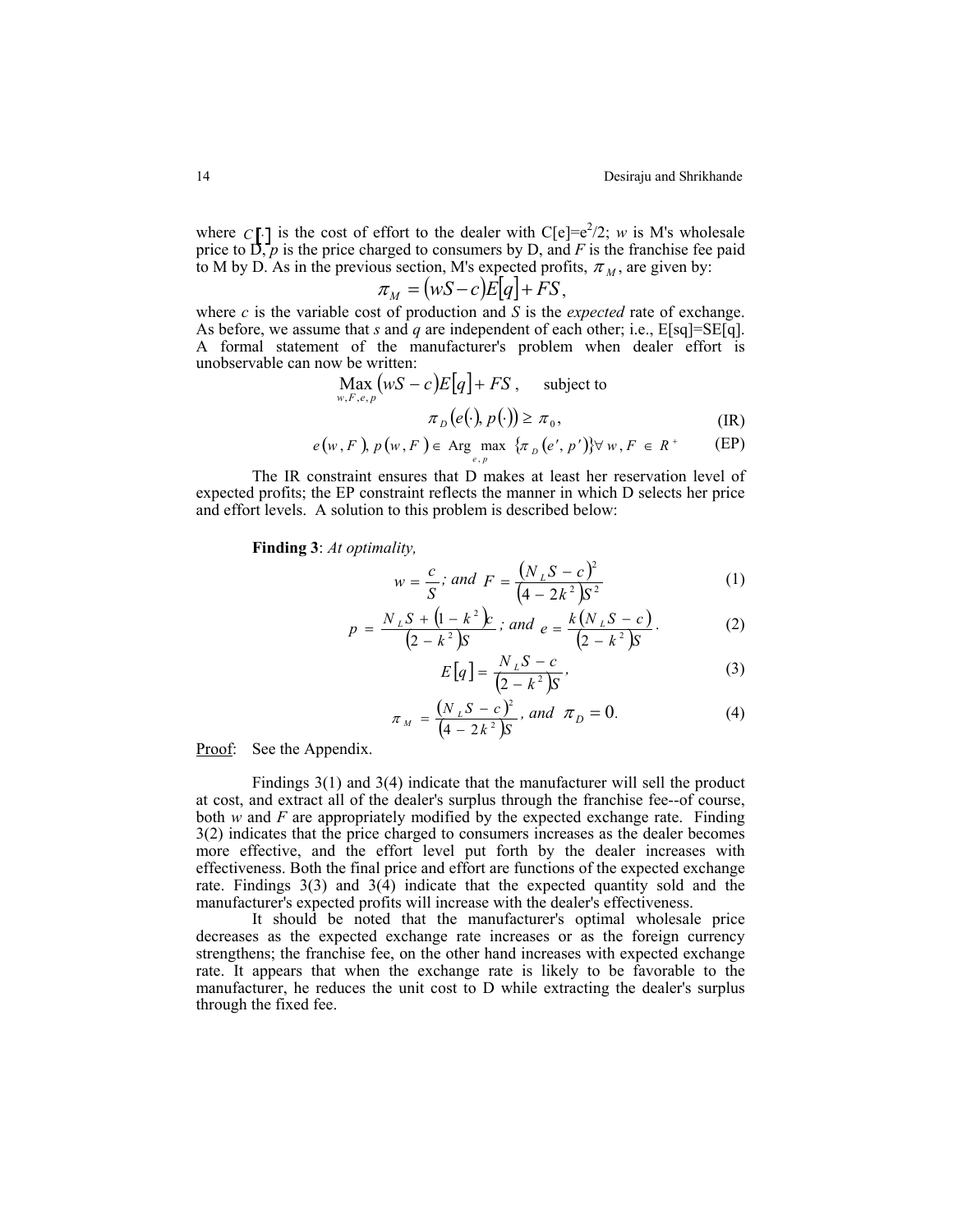Next, the final price to the consumer and the dealer's effort level increases with the expected exchange rate. Both these result from the decline in the manufacturer's wholesale price with increasing exchange rates. If the expected exchange rate is higher, the dealer is charged a lower wholesale price and is thus motivated to sell more. As a consequence, the dealer works harder, but such added effort is costly. Such a higher marketing cost means an increase in *fixed* costs for the dealer. This higher level of fixed costs does not affect the optimal price level. In fact, the price increase is because of the outward shift of the demand curve caused by a higher level of marketing efforts. The dealer, therefore, optimally charges a higher final price.<sup>14</sup> The expected quantity sold increases with exchange rate and manufacturer's expected profits increase with expected exchange rates. As in Proposition 1, the pass-through elasticity can be seen to be 1.

Recalling the discussion before Finding 2, we now solve the manufacturer's problem when there is a prespecified ceiling to the losses borne by the dealer when  $N=N_L$ . Without loss of generality, we set this ceiling to be zero, and M's problem is stated below:

$$
\begin{array}{ll}\n\text{Max } \pi_M, & \text{subject to} \\
(p - w) & (N_L - p) - F - C[e] \ge 0\n\end{array} \tag{MP}
$$

$$
e(w, F), p(w, F) \in \operatorname{Arg} \max_{e, p} \{ \pi_D(e', p') \} \forall w, F \in R^+ \tag{EP}
$$

The MP constraint ensures that the dealer makes at least zero level profits under the low demand condition. A solution to this problem has the following properties.

 **Finding 4**: *At optimality,* 

$$
w = \frac{2k^2 N_L S + (2 - k^2)k}{(2 + k^2)S}; \text{ and } F = \frac{(2 - 3k^2)(N_L S - c)^2}{2S^2(2 + k^2)^2}
$$
 (1)

$$
p = \frac{\left(1 + 2\,k^2\right)N_L S + \left(1 - k^2\right)k}{\left(2 + k^2\right)S}; \text{ and } e = \frac{k\left(N_L S - c\right)}{\left(2 + k^2\right)S} \tag{2'}
$$

$$
E[q] = \frac{N_L S - c}{(2 + k^2)S};
$$
\n(3)

$$
\pi_M = \frac{(N_L S - c)^2}{2S(2 + k^2)}, \text{ and } \pi_D = \frac{k^2 (N_L S - c)^2}{S^2 (2 + k^2)^2};
$$
 (4)

*When*  $N = N_L$ , dealer's economic profits = 0. (5)'

Proof: See the Appendix.

It is worth reiterating here that the above analysis has been conducted in *expectation.* The optimal dealer's effort in 4(2') does not guarantee the size of the market. Irrespective of the amount of effort that is put forth by the dealer, the size of the market, N, can be realized as either  $N_L$  or  $N_H$ . It is only the probability that  $N_H$  is realized that increases with the dealer's effort. And the manufacturer's contract is intended to motivate higher effort levels. Keeping this in mind, we now discuss the above results.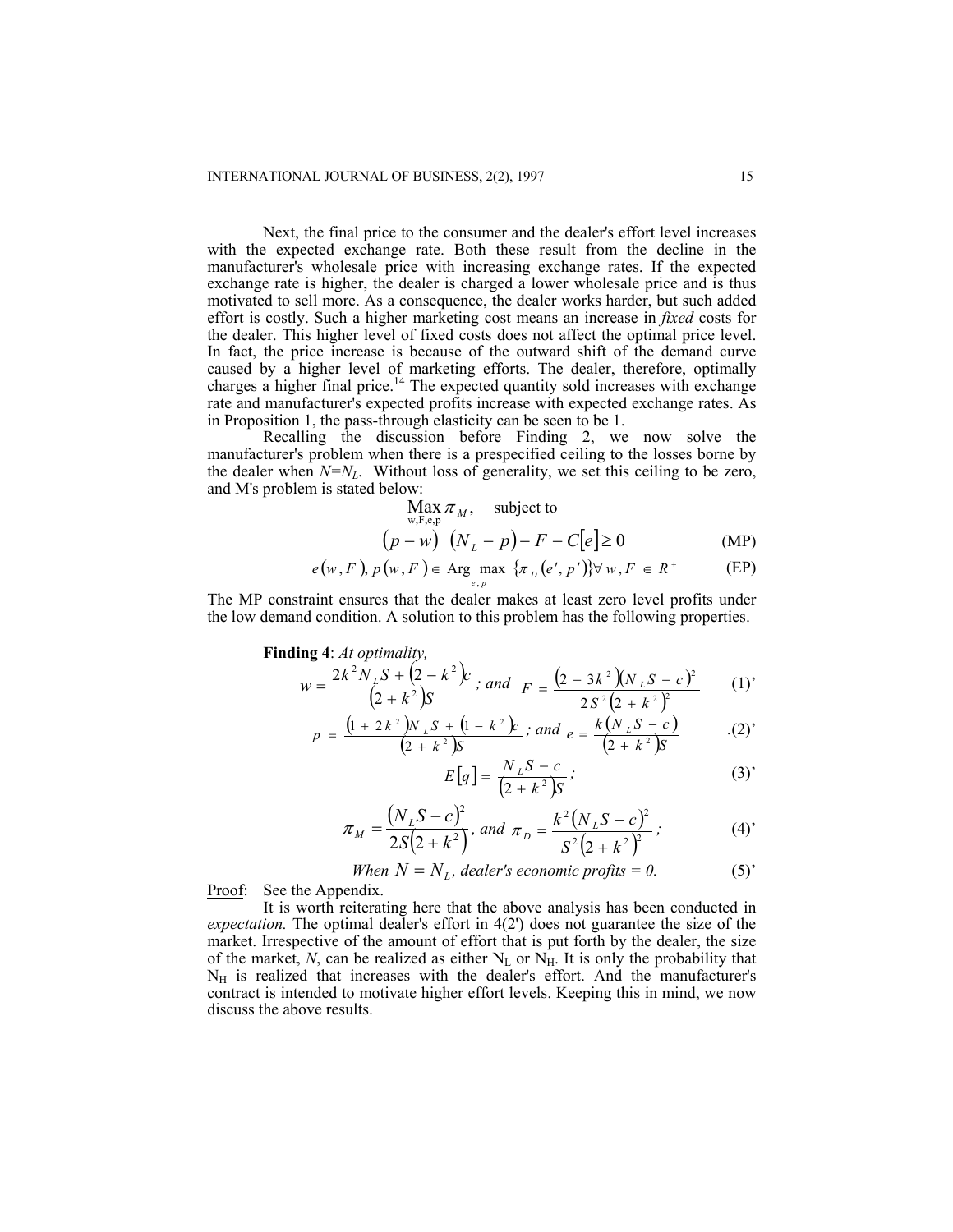Finding 4(1') indicates that the manufacturer sets w $\geq$ c/s, whenever  $c \leq N_L S$ , and *w* increases as *k* increases. *F* decreases with dealer effectiveness, *k*, and when *k* is sufficiently large (i.e.,  $k^2 > 2/3$ ), *F* is negative. Note that a negative *F* implies that the manufacturer pays the dealer a fixed fee to carry his products, while a positive *F* implies that the fee is paid by the dealer. Finding 4(2') indicates that the dealer's effort increases with effectiveness; however, dealer's prices to final consumers also increase with effectiveness. The net result is reflected in 4(3'), which shows that expected sales decrease with dealer effectiveness. That is, the more effective dealer is selling fewer units, but at higher prices. Finding 4(5') shows that the dealer's MP constraint is binding--the manufacturer ensures that the dealer makes exactly zero profits when the worst state of nature is realized. Consequently, the dealer makes positive expected profits as shown in Finding  $4(4')$ . Further, finding  $4(4')$  indicates that the manufacturer's expected profits decrease with dealer's effectiveness, while the dealer's profits increase with effectiveness.

 As in Finding 3, the manufacturer's optimal wholesale price decreases with the expected exchange rate; however, the rate of decrease is different and depends on the dealer's effectiveness. For small values of *k*, the fixed fee *F* increases with expected exchange rate, *S*; but for larger values of *k*, *F* decreases with *S*. Dealer's effort increases with *S*, but final prices to consumers decrease with *S*. As a result, expected sales increase with exchange rate. Finally, both the manufacturer's and the dealer's expected profits increase with the expected exchange rate.

 Based on the above characterization of the equilibrium, we can derive the following implications.

 **Proposition 2**: *If the MP constraints are binding, then the exchange rate pass-through is incomplete.*

#### Proof:

The pass-through elasticity for the optimal wholesale price derived in Finding 4 is:  $\varepsilon = (2-k^2)c/[(2-k^2)c+2kN_LS]$ . Notice that the denominator is always positive in the relevant range of the parameters, i.e.,  $0 \le k \le 1$ . Consequently, the elasticity is less than one, and exchange rate pass-through is incomplete. Q.E.D.

 Notice that in the above scenario, when the manufacturer has to motivate the dealer to work on his behalf, pass-through is never complete. If the manufacturer attempts to attain complete pass-through, the dealer will put forth inefficient levels of effort. On the other hand, if the manufacturer attempts to motivate the dealer, pass-through is incomplete. Consequently, the equilibrium pass-through represents the manufacturer's optimal compromise between following the exchange rate fluctuations to enhance his profit stream, and not allowing sufficient pass-through to motivate the dealer to work hard on his behalf. It is interesting to note how pass-through varies with the parameters of the market setting.

 **Proposition 3**: *When the MP constraints are binding, the optimal passthrough has the following properties:* 

 *(a) Pass-through decreases with dealer's effectiveness, k;*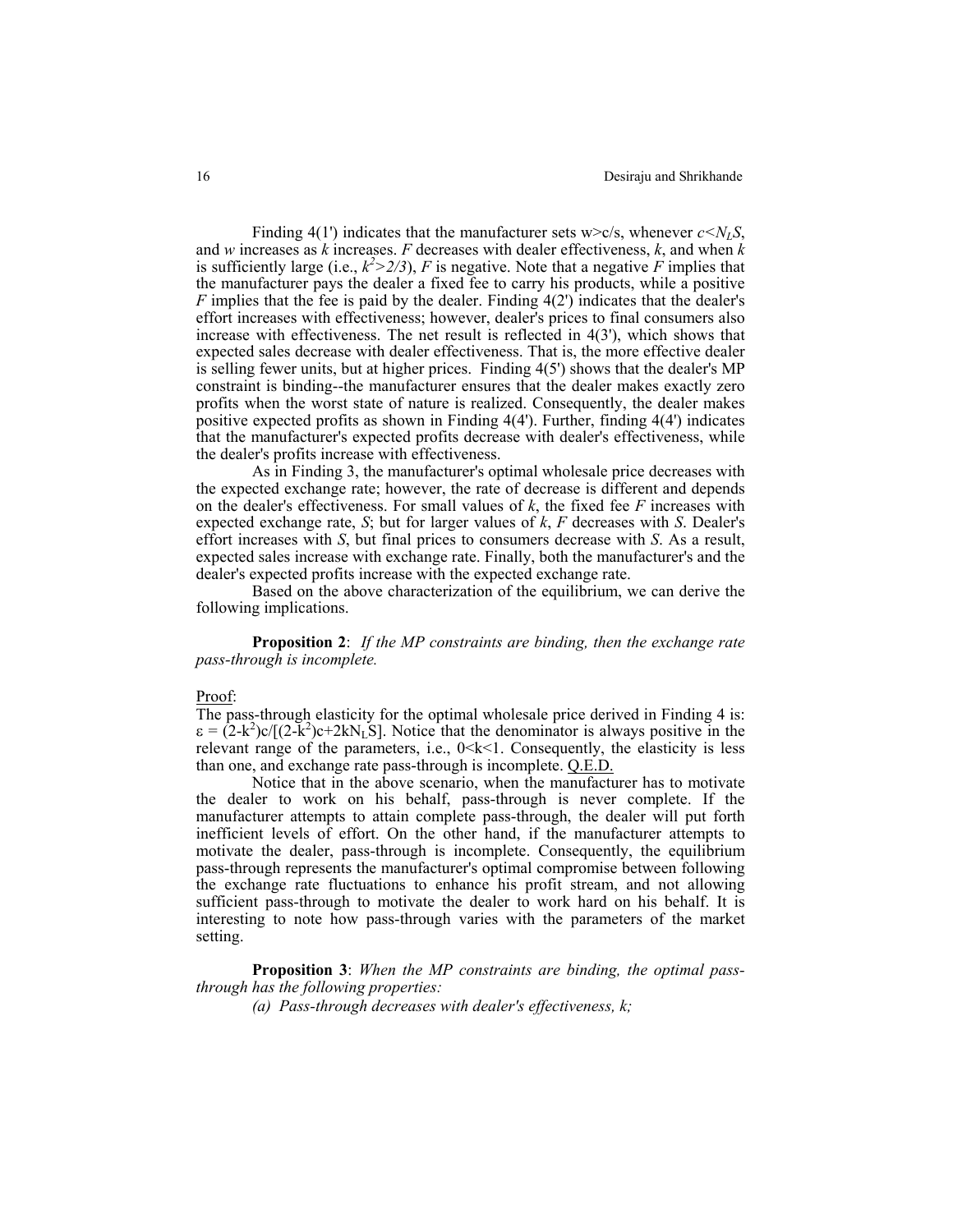- *(b) Pass-through decreases with the maximum size of the market under adverse demand condtions, i.e.,*  $N = N_L$ ;
- *(c) Pass-through increases with the manufacturer's marginal cost of production, c; and,*
- *(d) Pass-through decreases with the magnitude of the expected rate of exchange.*

Proof:

Computing the appropriate derivatives of the elasticity gives:

$$
\frac{\partial \varepsilon}{\partial k} = \frac{-8k c N_L S}{\left[ (2 - k^2) c + 2k^2 N_L S \right]^2} < 0 \tag{a}
$$

$$
\frac{\partial \varepsilon}{\partial N_L} = \frac{-2k^2c(2-k^2)S}{[(2-k^2)c + 2k^2N_LS]^2} < 0
$$
 (b)

$$
\frac{\partial \varepsilon}{\partial c} = \frac{2 k^2 N_L (2 - k^2) S}{[(2 - k^2) k + 2 k^2 N_L S]^2} > 0
$$
 (c)

$$
\frac{\partial \varepsilon}{\partial S} = \frac{-2k^2 c N_L (2 - k^2)}{[(2 - k^2) \varepsilon + 2k^2 N_L S]^2} < 0 \cdot \frac{\text{Q.E.D.}}{\text{Q.E.D.}} \tag{d}
$$

Property (a) indicates that as the dealer becomes more effective, it is more important for the manufacturer to provide appropriate incentives to the dealer than to follow the exchange rate. Property (b) suggests that as the severity of the adverse demand conditions decreases (i.e., *NL* increases), pass-through decreases. As *NL* increases the dealer needs to be given more profits to participate with the manufacturer; as a consequence, the dealer is more motivated to engage in discretionary behavior. In order to provide such a dealer with the appropriate incentives, the manufacturer decreases the amount of pass-through.

Property (c) indicates the supply-side effects on pass-through. The manufacturer's desire to follow the exchange rate and achieve complete passthrough increases with the cost of manufacturing. With higher costs, the manufacturer is more concerned with making sufficient profits than with motivating the dealer. Finally, property (d) suggests that as the exchange rate becomes more favorable, the manufacturer makes sufficient profits and is less inclined to follow exchange rate fluctuations. Instead, the manufacturer attempts to motivate the dealer to work harder.

In addition to these results on pass-through, our analysis reveals some noteworthy features of the manufacturer-dealer interaction. We find that when the MP constraint binds, the wholesale price is invariant to the effectiveness of the dealer when the size of the market under adverse demand conditions (i.e., *NL*) translated to the manufacturer's currency is equal to the marginal cost of the manufacturer. At all other times, the wholesale price does change with the effectiveness of the dealer. It is also interesting to note the direction of payment of the franchise fee. As the dealer becomes more effective in enhancing the demand for the product in her local market, the manufacturer has to pay the dealer some franchise fee rather than the other way around.<sup>15</sup>

### **IV. DISCUSSION**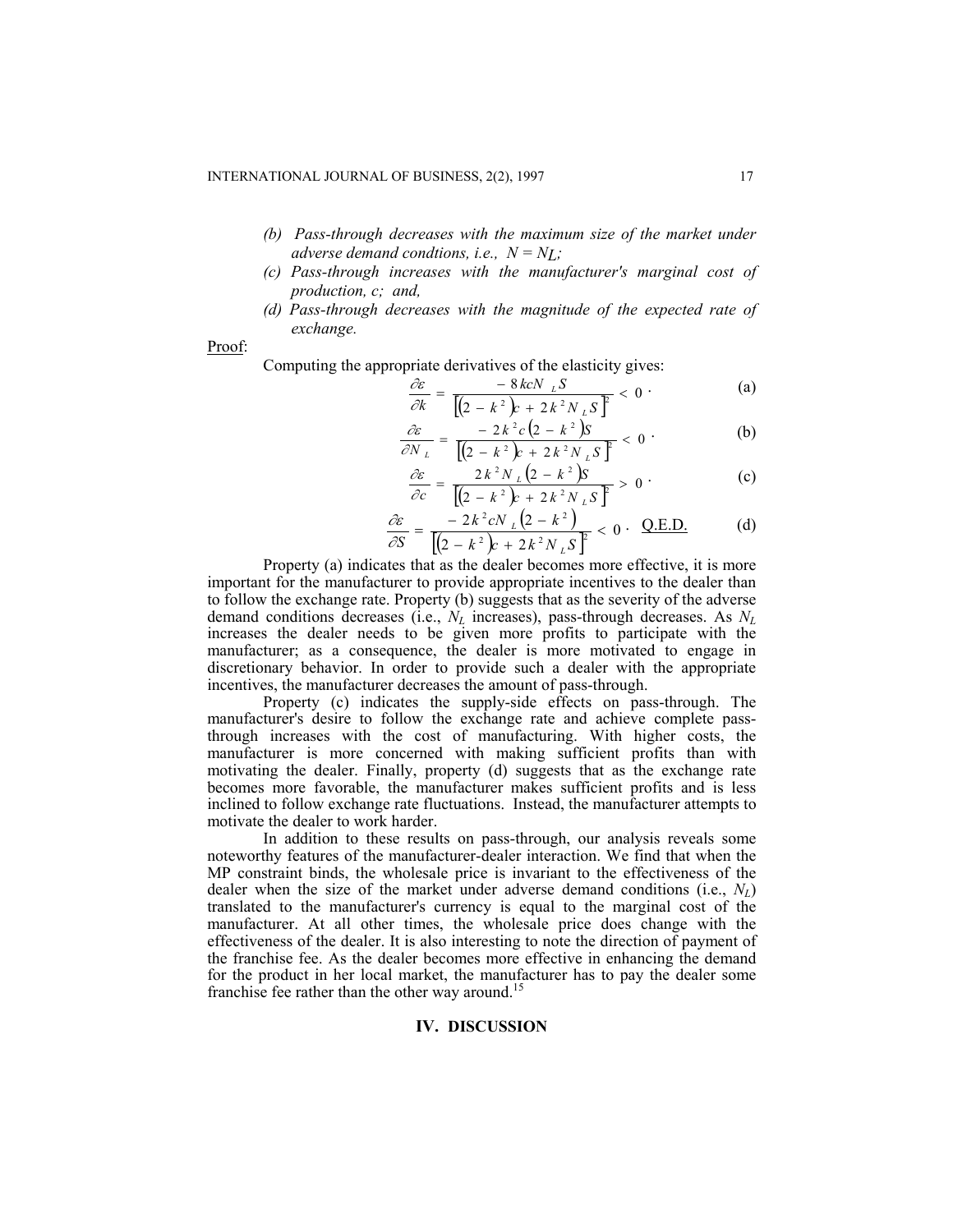We begin this section by offering some implications of our analysis to pass-through elasticities for various product categories. Subsequently, we will provide data on pass-through elasticities from the Bureau of Labor Statistics to support our implications. We realize that this is not a rigorous empirical test of our model. However, we want to show that anecdotal evidence is consistent with the predictions of our model.

 Consider products that are imported into the US market. In general, the market is large and more competitive with a larger number of suppliers.<sup>16</sup> Foreign manufacturers therefore need to adjust their export prices to provide sufficient incentive to the dealers to carry their product as well as to maximize profits. As we have seen in the previous section, apart from the size of the market, the effectiveness of the dealer and the marginal cost of the manufacturer would be additional factors determining their export prices and the resulting exchange rate pass-through. Since it is important for the foreign manufacturer to provide sufficient incentive to the dealer, we would expect pass-through to be incomplete for US imports.

 Now consider foreign markets to where the US manufacturers export. Due to homogeneity of preferences, many foreign consumers seek US products. If foreign dealers are more willing to bear the demand risk associated with carrying US products, the US manufacturer does not need to motivate the foreign dealer in selling the product. Their pricing policy reflects this difference and pass-through is likely to be complete (i.e., pass-through elasticity is close to one) when US manufacturers export their products via foreign dealers.

 Interestingly, even though the above discussion characterizes the general trends we hope to find in pass-through elasticities, there are likely to be product categories in which (a) foreign manufacturers do not face significant competition in the US market, and (b) US manufacturers face a competitive environment in foreign markets. In (a), we expect to find pass-through elasticities for US imports close to one; and in (b), we expect to find pass-through elasticities for US exports much less than one.

 Before presenting the data, consider an alternative hypothesis from Hung, Kim and Ohno [8, p. 22]. (Note that the findings of Hung, Kim and Ohno are argued to be consistent with the research of Krugman [12], Marston [15], Knetter [10], and others.) In their paper, Hung-Kim-Ohno find that the export prices of US products are not affected by exchange rate fluctuations; they argue that the US is a relatively large and closed economy and that export prices are mainly influenced by domestic cost changes and not by exchange rate changes. In contrast, the implications of our model suggest that export prices should exhibit complete passthrough since we consider the role of intermediaries.

 The above argument suggests that the implications of our analysis are not trivial. Firstly, our predictions directly oppose those developed in previous research. More importantly, our predictions suggest that considering the role of intermediaries is essential in gaining a complete understanding of exchange rate pass-through. With these implications in mind, let us consider the data from the Bureau of Labor Statistics in Tables 3 and 4.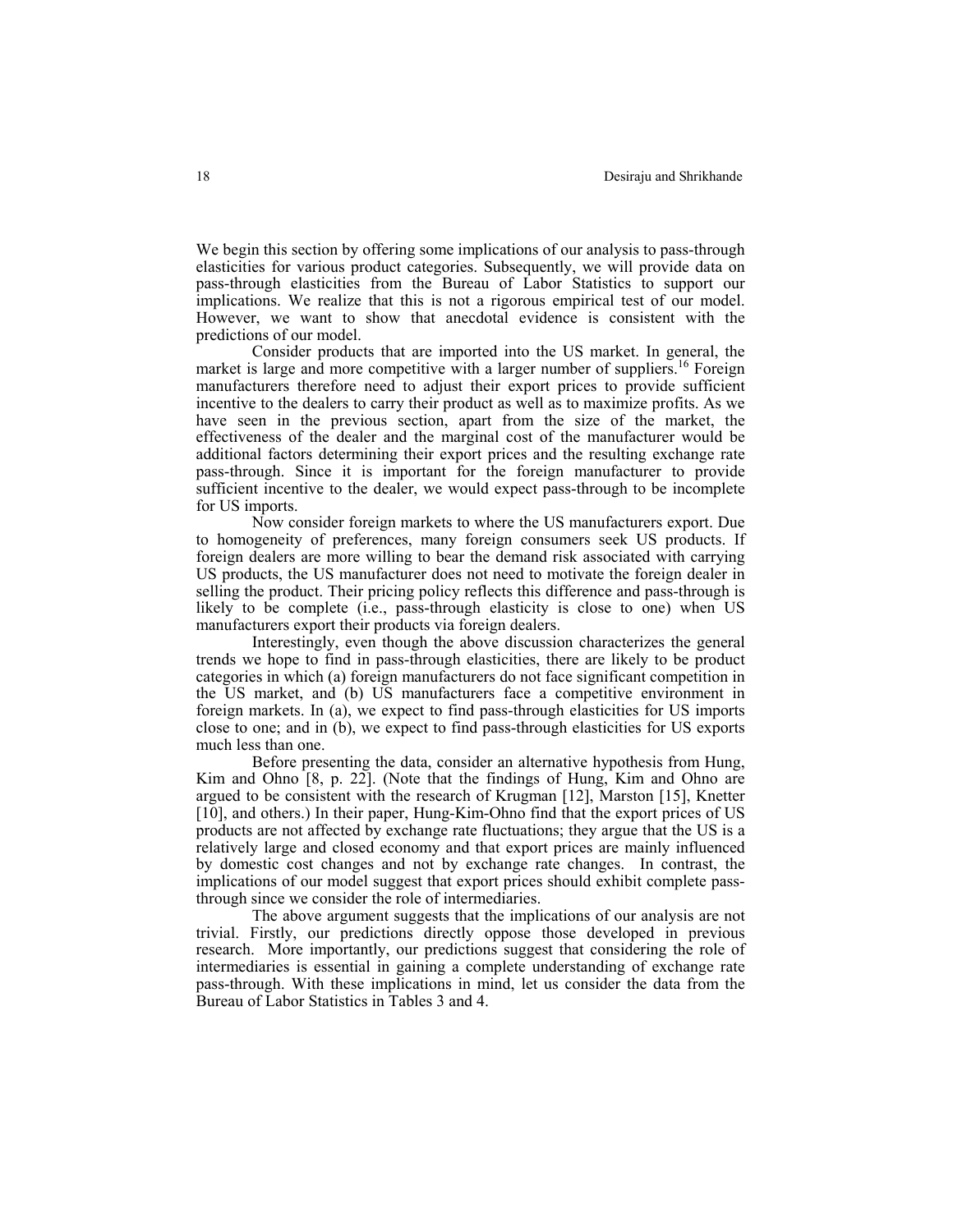During the period 1980-1991, the trade-weighted dollar steadily appreciated during the first half and then steadily depreciated to its initial value in the latter half [see Figure 1]. We could assume given these long swings in the dollar that expectations about future exchange rates would have evened out over this period and would not affect estimates of exchange rate pass-through based on the 1980-1991 data. The following points may be noted based on Tables 3 and 4:

(1) In general, US import prices - i.e., prices when foreign manufacturers sell through US intermediaries - exhibit pass-through elasticities less than one.

 (2) In general, US export prices - i.e., prices when US manufacturers sell through foreign intermediaries - exhibit pass-through elasticities close to one.

However, (3a) there are product categories in which import prices show pass-through elasticities close to one; and (3b) there are product categories in which export prices have pass-through elasticities much less than one. Note that the product categories in (3a) and (3b) are an exception rather than the rule. Therefore, the data supports our implications to a certain degree. The anecdotal evidence supports our primary thesis that motivating intermediaries is a key factor in explaining pass-through elasticities. To test our theory, we would need to show that such differences in pass-through elasticities between exports and imports across product categories can be predicted using the predictive factors in our model. These predictive factors are maximum size of the market during bad states of the world, dealer effectiveness, manufacturer's marginal cost of production, and expected exchange rates.

 We will conclude this section with a final point about our model. In our analysis, we introduced the "incentive" problem through the limited loss or minimum profit constraint (MP constraints) that the manufacturer has to contend with in designing his contract. Another obvious manner in which this incentive problem may be introduced is through dealer risk aversion. When the dealer is risk averse, the manufacturer cannot transfer all the demand risk<sup>17</sup> to the dealer, and once again there will be a need to motivate the dealer through an appropriate  $(w, F)$ contract. While there are a number of ways of introducing the incentive problem, the important point to note is that irrespective of the manner in which it is introduced, the incentive problem in distribution channels will affect the international trade prices of multinational manufacturers. Finding 2 essentially indicates the presence of one incentive problem that the manufacturer has to balance against in selecting his wholesale price. Our assertion in this paper is that, it is this balancing that forces the magnitude of the pass-through to vary in different market settings.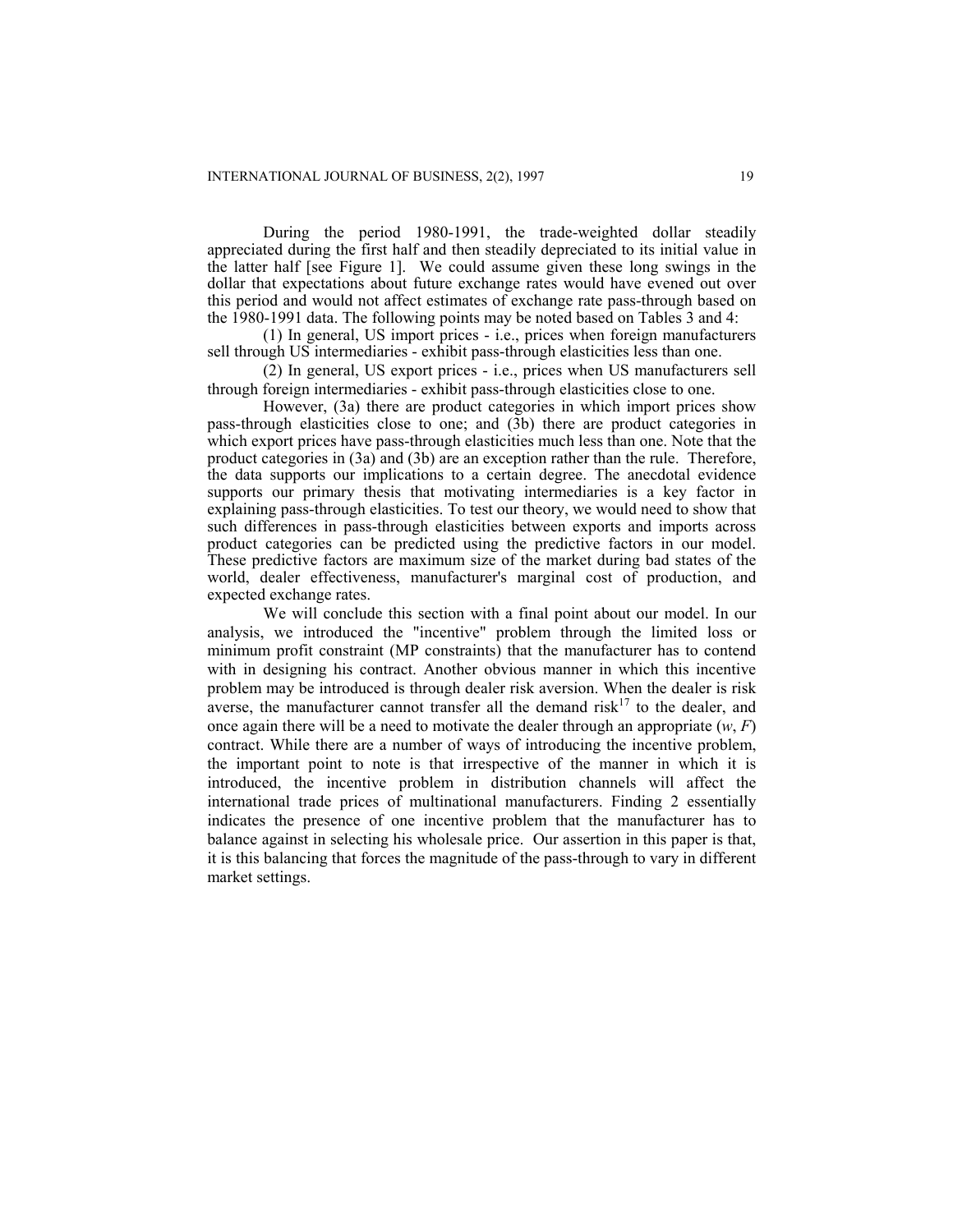### **Table 3**

### Import Exchange Rate Changes And Pass-Through Estimates

The second international BLS series used in this analysis is the trade-weighted exchange rate index series. This series used bilateral U.S. trade weights to construct a separate exchange rate for each detailed level of import and export price indexes. The basic imperfect substitutes model pass-through rates is ∆*PMi=f*(∆*ERi, Ci*), where *PMi* is import price of good *i, ERi* is the tradeweighted exchange rate for good *i*, and *Ci* is the monotonic trend for changes in the price of good *i.* The actual equation used for estimating the pass-through rate for U.S. import prices used the following formula:

where  $PM$  is the import (export) price index in quarter  $t$ ,  $ER$  is the trade-weighted average

$$
\Delta \ln PM_{i,i} = \alpha_i + \sum_{j=0}^{5} Bx_{j,i} \Delta \ln ER_{i-i,j} + \mu_{i,i}
$$

exchange rate in quarter *t* (and 5 lag periods) for group *i.* The sum of the 6 estimated *Bx* coefficients is equal to the pass-through rate. The product categories here are representative of a larger set of 58 product categories.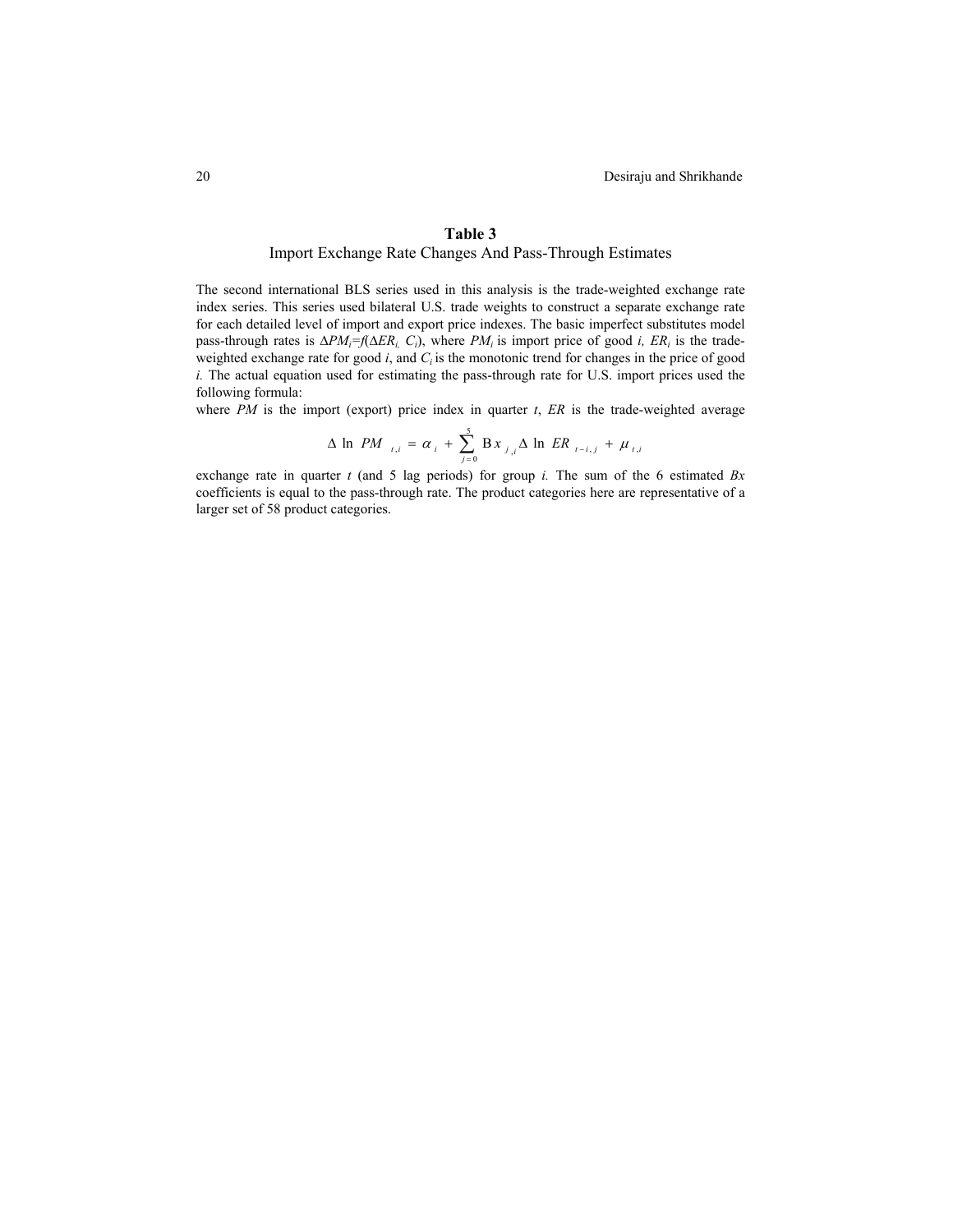#### **Table 4**

### Export Exchange Rate Changes And Pass-Through Estimates

The second international BLS series used in this analysis is the trade-weighted exchange rate index series. This series used bilateral U.S. trade weights to construct a separate exchange rate for each detailed level of import and export price indexes. The basic imperfect substitutes model pass-through rate is  $\Delta PM_i = f(\Delta ER_i, C_i)$ , where *PM<sub>i</sub>* is import price of good *i*, ER<sub>i</sub> is the tradeweighted exchange rate for good *i*, and *C<sub>i</sub>* is the monotonic trend for changes in the price of good *i.* The actual equation used for estimating the pass-through rate for U.S. import prices used the following formula:

$$
\Delta \ln PM_{t,i} = \alpha_i + \sum Bx_{j,i} \Delta \ln ER_{t-j,i} + u_{t,i}
$$

where  $PM$  is the import (export) price index in quarter  $t$ ,  $ER$  is the trade-weighted average exchange rate in quarter *t* (and 5 lag periods) for group *i.* The sum of the 6 estimated *Bx* coefficients is equal to the pass-through rate. The product categories here are representative of a larger set of 58 product categories.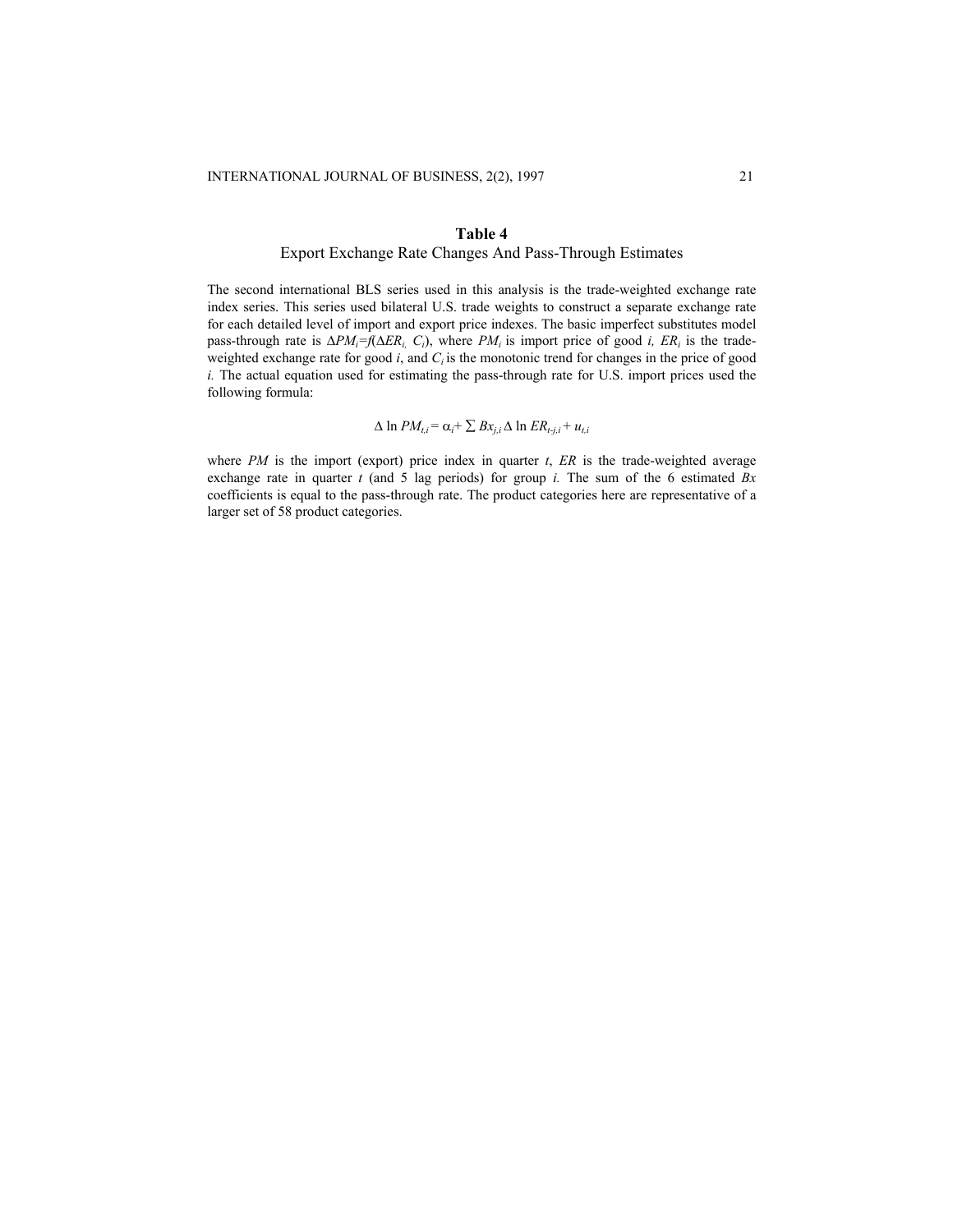### **Figure 1**  FRB Atlanta Dollar Index: 1980 - 1991

The Federal Reserve Bank of Atlanta index is based on 1984 bilateral trade weights for 18 currencies. The European subindex includes Belgium, France, Germany, Italy, the Netherlands, Spain, Sweden, Switzerland, and the United Kingdom. The Pacific group includes Australia, China, Hong Kong, Japan, Singapore, South Korea, and Taiwan. The Canadian dollar is treated as a separate subindex, and the overall dollar index includes the Saudi Arabian riyal along with the foregoing 17 currencies. A rise in the index or subindex reflects a strengthening of the dollar against currencies included.

### **V. CONCLUSION**

We have studied exchange rate pass-through in a setting where the dealer's choices of marketing effort and final prices to consumers cannot be directly controlled by a multinational manufacturer. The focus of our inquiry has been on the impact of the dealer on pass-through. It is clear from our analysis that the distribution sector can go a long way toward explaining the incomplete exchange rate pass-through that is seen to vary from country to country, from industry to industry within a country, and from company to company, within an industry. Some of this observed variation is likely to be due to the varying characteristics of the distribution sector (the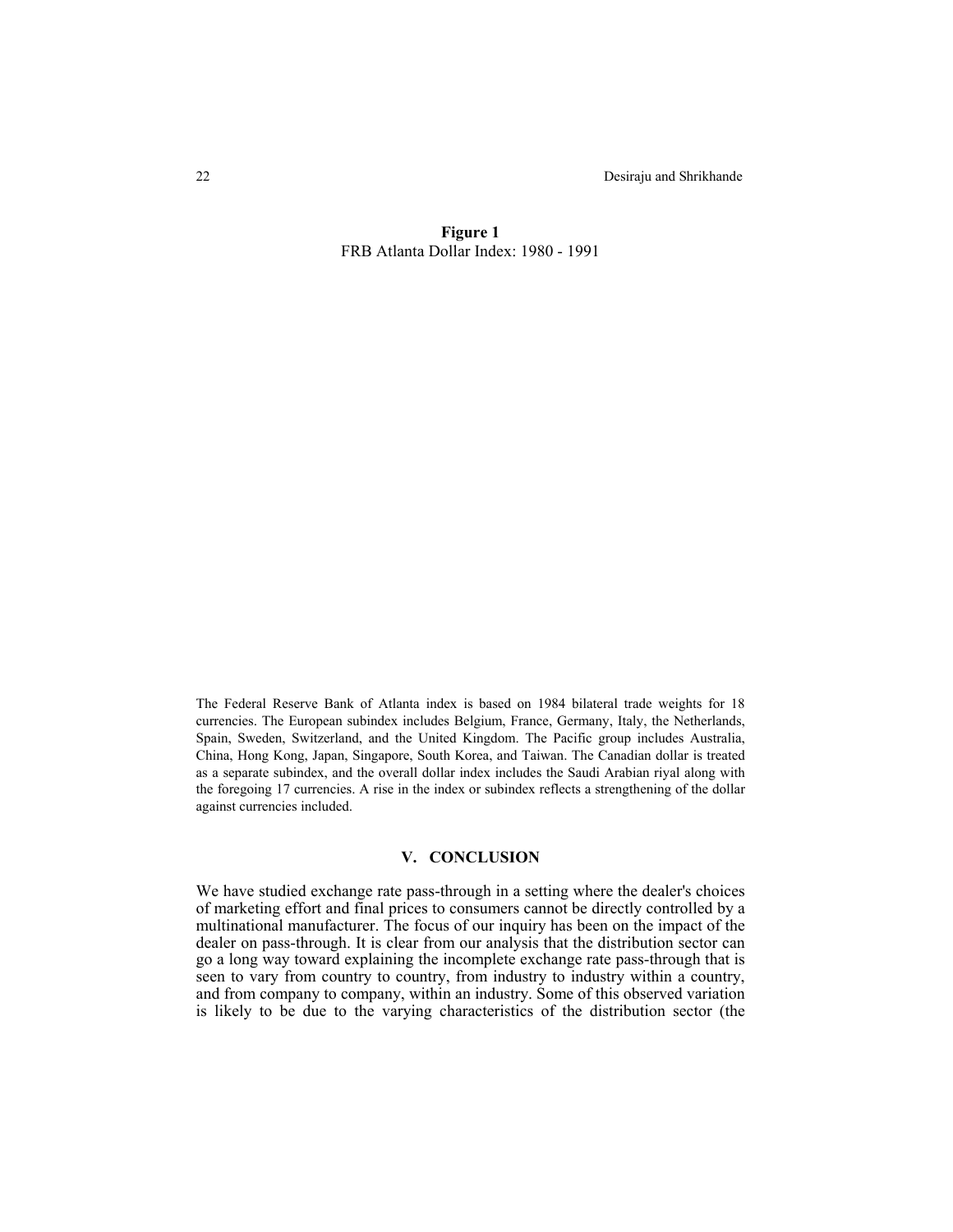distribution network may be newly established, the dealers are very effective, etc.) We note, however, that the presence of a distribution sector by itself will not affect pass-through Rather, it is the presence of an incentive problem in the distribution sector that leads to incomplete pass-through. In general, pass-through depends on the characteristics of the dealer, and the market setting, along with the nature of the manufacturer-dealer contract.

 Providing the dealer with the appropriate incentives to work on behalf of the manufacturer is the linchpin in our explanation of the pass-through puzzle. The manufacturer has to tradeoff some of the exchange rate pass-through to ensure that the dealer will work hard in expanding the market. In particular, when the dealer needs to be protected against adverse demand conditions--either due to limited liability constraints or risk aversion--the manufacturer cannot allow his wholesale price to reflect all the effects of the fluctuations in the exchange rate. The resulting reduction in pass-through is found to depend on the level of effectiveness of the dealer. In addition, the magnitude of the pass-through depends both on the demand conditions in the foreign market and the cost parameters of the manufacturer.

 Our analysis was couched in the framework of a simple model, but, preliminary analysis indicates that our results are likely to hold in more general settings. We focused primarily on franchise fee contracts because of their apparent simplicity and wide usage (see, for example, [17]). However, there are likely to be other contracts utilized by multinationals; for instance, the manufacturer may offer a baseline regular wholesale price, and discount the regular wholesale price based on sales performance of the dealer. In this paper, we do not attempt to determine which of these multitudes of contracts is *the* optimal contract.

 Further, our analysis is conducted in the context of a one manufacturer one dealer scenario, without explicitly considering the effects of competition. We confine our analysis to a one-period setting and the manufacturer in our analysis takes all the risk due to exchange rate uncertainty. Finally, our emphasis has been on exchange rate distributions rather than on exchange rate realizations. Our purpose in this paper has been to highlight the main issues, with a simple model that takes into account the role of a dealer. We realize that some of the factors discussed above are important, and we intend to address them in our future research. One additional direction for future research is to study if pass-through is greater in countries where capital is plentiful (or limited liability laws are weak) as predicted by our analysis.

 Our analysis adds to the Froot and Klemperer [7] study of exchange-rate pass-through when market share matters. They investigate the pass-through from exchange rates to import prices when firms' future demands depend on current market shares.They conclude that import prices may be more sensitive to expected future than to current exchange rates. In our analysis, firms' future demands depend on the price as well as the distribution effort of the dealer and the effectiveness of the dealer. These have been traditionally accepted as determinants of current market shares. While Froot and Klemperer [7] focus on prices and competition as determinants of current market share, we concentrate on the distribution sector and the impact of incentives in the distribution channel on the exchange rate passthrough. Thus, we show that in building current market share for future profit maximization, if intermediaries need to be incentivized, this can be one reason,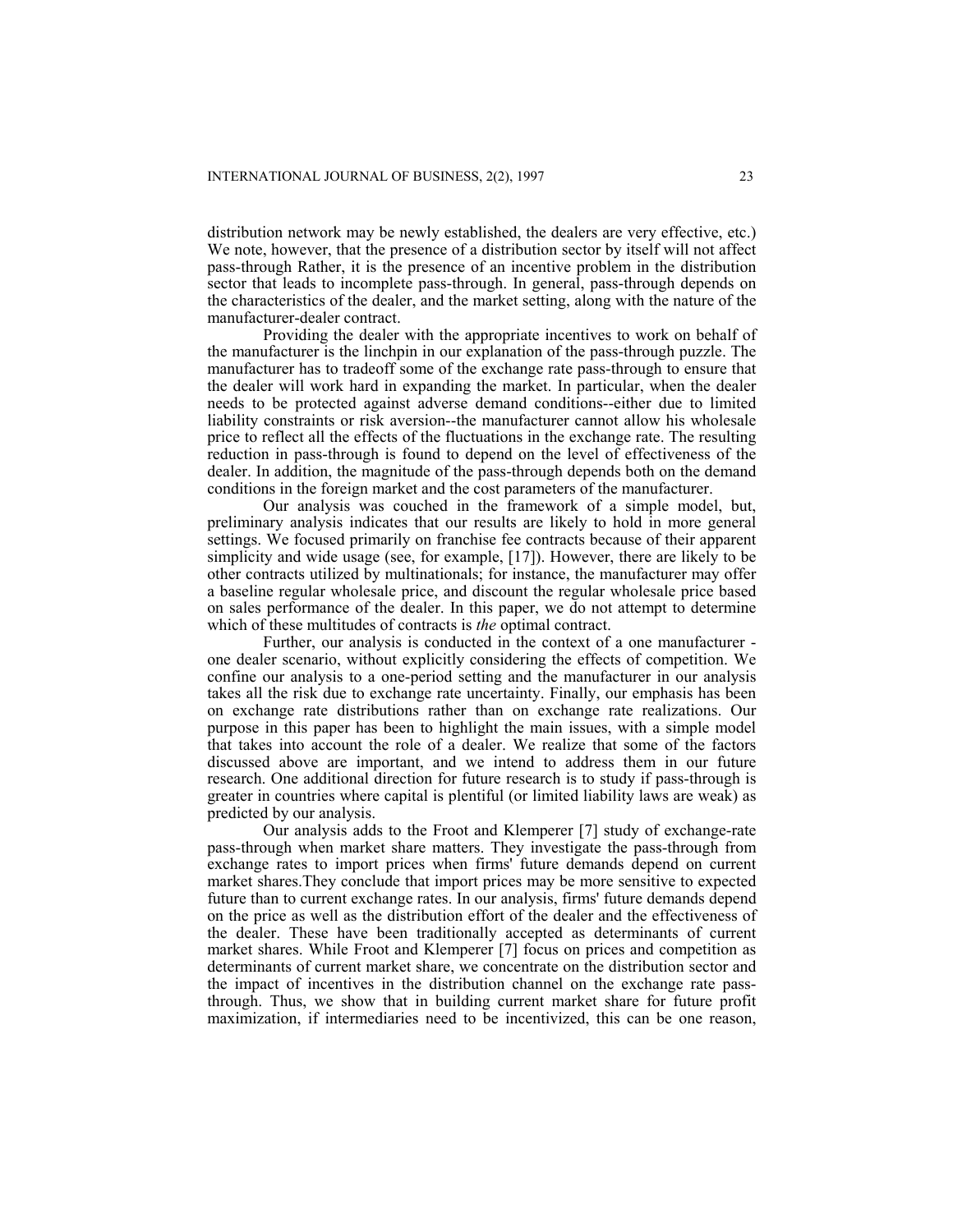among others, that results in incomplete exchange rate pass-through. In this sense, our analysis of exchange rate pass-through complements Froot and Klemperer's [7] market share based explanation.

 In summary, multinationals can enhance business performance through improved coordination of their distribution channels. Clearly, such improved coordination is contingent on unraveling the exchange rate pass-through puzzle. However, unraveling this puzzle is contingent on understanding several issues, some of which have been discussed in this paper. We hope our analysis will spark more research on the role of the distribution sector in international business, and on exchange rate pass-through.

### **ACKNOWLEDGEMENTS**

Early versions of this paper were presented at the Financial Management Association Meetings (1995), the Atlanta Finance Workshop, the 1996 Marketing Science Conference, and the University of Delaware Workshop on International Business Issues. The authors thank the attendees and Antonio Mello, David Nachman, Tom Noe, and David Sappington for their detailed comments. The many suggestions of two anonymous referees helped greatly in completing this version of the paper. The usual caveat applies. Please address all correspondence to Milind Shrikhande. The views expressed here are not necessarily those of the Federal Reserve Bank of Atlanta or the Federal Reserve System.

### **NOTES**

- 1. This is not an optimal contract. Because of asymmetric information and the inability to directly monitor the agent, the principal cannot infer the actions of the agent and must derive a second-best contract. The main focus of our analysis is to study the impact of such commonly used contracts on exchange rate pass-through. We, therefore, do not pursue optimal contract design.
- 2. That is, the relationship between exchange rates and prices prior to 1973 when exchange rate movements were controlled (i.e. the fixed exchange rate regime), and during the 1973-1980 period when there were no large fluctuations in the US dollar (i.e., the floating exchange rate regime). For comparison, see Figure 1, which shows the fluctuations in the tradeweighted dollar from 1980 onwards - the data for the graph, is provided by the Federal Reserve Bank of Atlanta.
- 3. Please note that in the rest of the paper, we use manufacturer to mean any supplier, and a dealer to mean any distributor, or agent.
- 4. By "observable" we mean "costlessly observable." Technically, each of the relevant variables is potentially observable; however, the cost of observation can be prohibitively expensive--that is what we mean by "unobservable."
- 5. The independence assumption can be interpreted as absence of foreign competition in the local market. If so, exchange rate changes do not result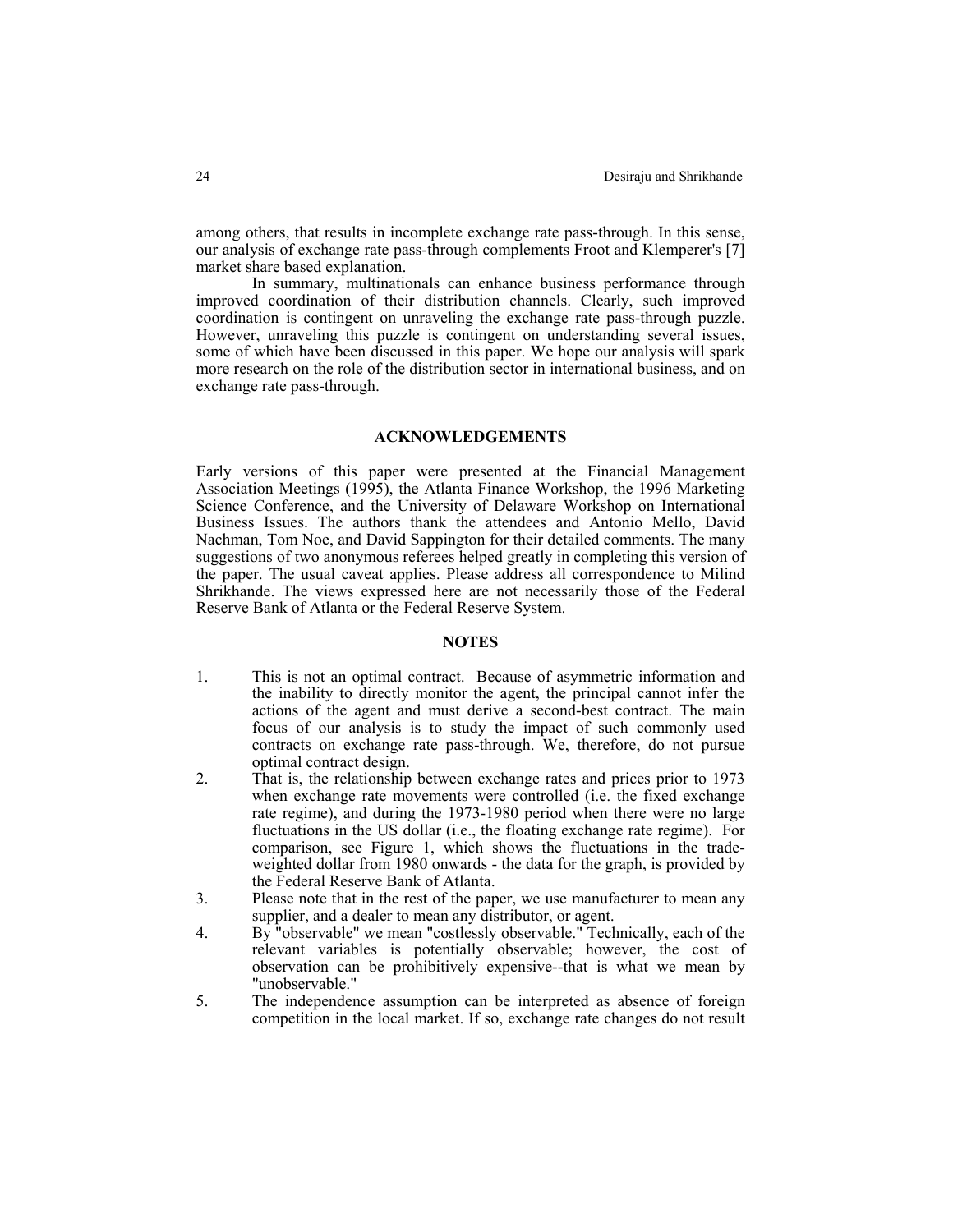in price elasticity of demand effects in the local market. Thus, the cashflows of the dealer are not sensitive to exchange rate changes. In other words, the dealer does not have any economic exposure due to exchange rate changes.

- 6. It may be noted that the sequence of events in our model parallels the sequence in Fisher [6], where an industry level analysis is conducted.
- 7. The exchange rate pass-through puzzle applies to medium-run exchange rate changes and their impact on wholesale prices. As mentioned earlier, short-run exchange rate changes would matter only at the consumer end of the channel where it is not surprising that the exchange rate pass-through is near zero.
- 8. Hung, Kim and Ohno [8] mention that the US\$ is widely used in invoicing. Even non-U.S. exporters use the US\$ for exports to the USA. We will illustrate later that our assumptions and results explain observed exchange rate pass-through for US imports and exports.
- 9. We assume that w and F are denominated in the foreign currency, implying that the currency risk is borne entirely by the manufacturer. Empirically, exports to the US are usually observed to be invoiced in dollars, and non-US exports are invoiced in domestic currencies (see page 25 in Hung, Kim and Ohno [8]).
- 10. We thank an anonymous referee for this interpretation of the cross-partial. This assumption is mainly necessary to ensure second order conditions for global profit maximization.
- 11. That is, by carrying the manufacturer's products, the distributor needs, on average, to make at least her opportunity cost.
- 12. Often there are bankruptcy laws or limited liability conditions that restrict these losses (see, for example, [18]).
- 13. Future market demand can be either high or low corresponding to a good or bad state of the market respectively. If a more general multinomial distribution is used, as long as the dealer's profits are non-zero in the worst possible state, our results will hold. Thus the simplification is made without loss of generality.
- 14. We thank an anonymous referee for providing this economic intuition.
- 15. Such arrangements are not uncommon. For instance, the Yanase & Company is the strongest import specialist in Japan. It controls most import car sales in Japan and often dictates terms to manufacturers. For an example involving Volkswagen, see Financial World (Sept. 29, 1992,  $p.24-26$ ).
- 16. See Hung, Kim and Ohno [8] for a discussion of the reasons for the asymmetric position of US exporters vis-a-vis German and Japanese exporters in dealing with their respective export markets.
- 17. Recall that exchange risk in our model is being borne by the manufacturer. It is possible that in some instances, the manufacturer pushes the exchange risk onto the foreign firms, say by pricing in a common currency to all international markets. Such a strategy will help when the foreign currency is highly volatile. In this paper, we steer away from such volatility issues to highlight the role of the intermediary.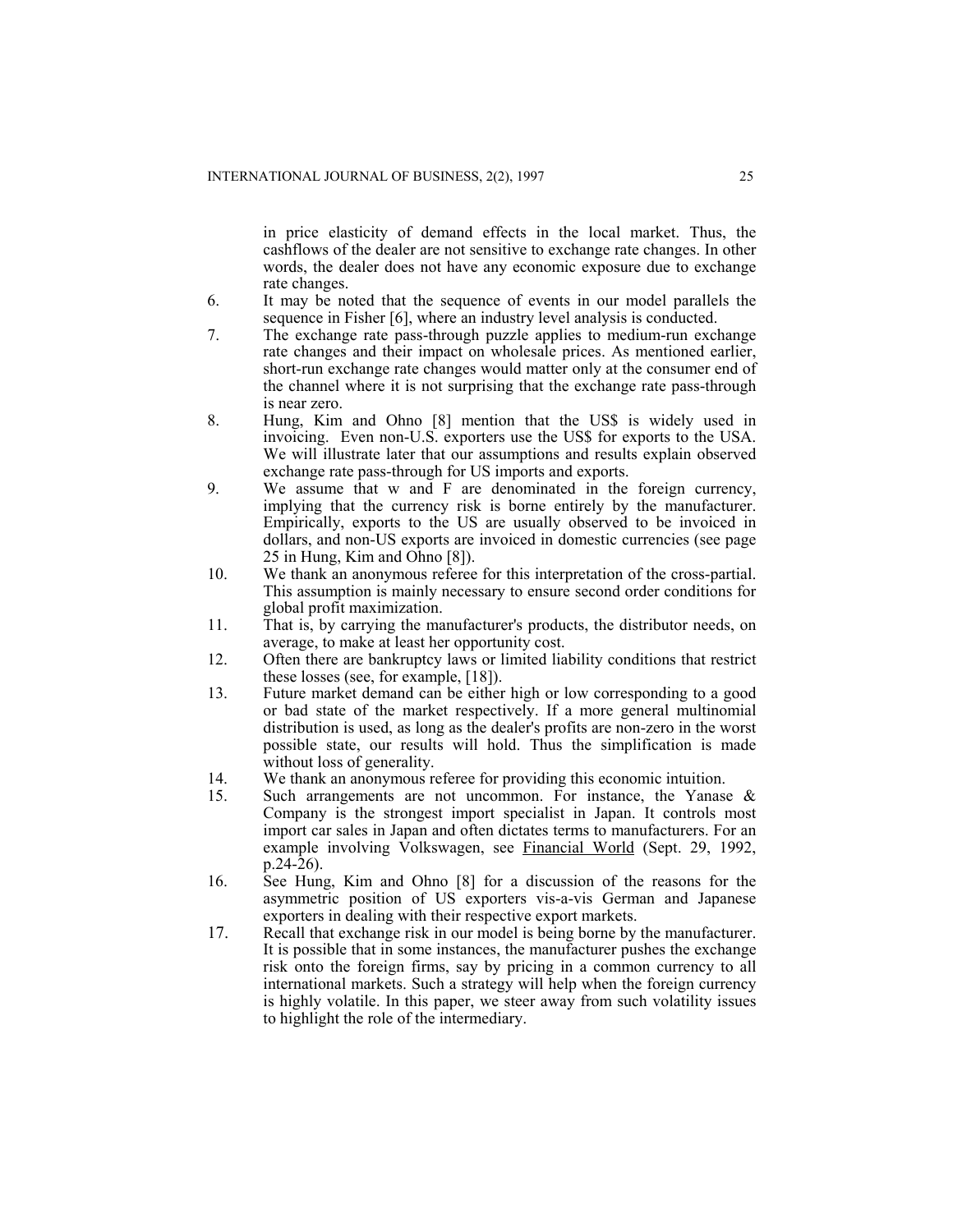#### **REFERENCES**

- [1] Baldwin, R. (1988a). "Hysteresis in Import Prices: The Beachhead Effect." *American Economic Review.* Vol. 78 (September).
- [2] Baldwin, R. (1988b). "Some Empirical Evidence on Hysteresis in Aggregate U.S. Import Prices." NBER Working Paper, No 2483 (January).
- [3] Dixit, A. (1989). "Hysteresis, Import Penetration, and Exchange Rate Pass-through." *Quarterly Journal of Economics*. Vol. 104(2), 205-228.
- [4] Dornbusch, R. (1987). "Exchange Rates and Prices." *American Economic Review*. Vol. 77 (March), 93-106.
- [5] Feinberg, R. M. and S. Kaplan (1992). "The Response of Domestic Prices to Expected Exchange Rates." *Journal of Business*. Vol. 65 (2), 267-280.
- [6] Fisher, E. O. (1989). "A Model of Exchange Rate Pass-Through." *Journal of International Economics*. Vol. 26 (February), 119-137.
- [7] Froot, K. A. and P. C. Klemperer (1989). "Exchange Rate Pass-through when Market Share Matters." *American Economic Review*. Vol. 79, 637- 654.
- [8] Hung, W., Y. Kim, and K. Ohno (1993). "Pricing Exports: A Cross-Country Study." *Journal of International Money and Finance*. Vol. 12, 3- 28.
- [9] Keegan, W., S. Moriarty, and T. Duncan (1992). Marketing. Englewood Cliffs, NJ: Prentice Hall.
- [10] Knetter, M. M. (1989). "Price Discrimination by US and German Exporters." *American Economic Review*. Vol. 79 (March), 198-210.
- [11] Kotler, P. (1991). Marketing Management: Analysis, Planning, Implementation, and Control. Englewood Cliffs, NJ: Prentice Hall.
- [12] Krugman, P. (1987). "Pricing to Market When The Exchange Rate Changes." In: S. W. Arndt and J. D. Richardson (eds.), Real-Financial Linkages Among Open Economies. Cambridge, MA: MIT Press, 49-70.
- [13] Levy, M., J. Webster, and R. Kerin (1983). "Formulating Push Marketing Strategies: A Method and Application." *Journal of Marketing.* (Winter), 25-34.
- [14] Mann, C. (1986). "Prices, Profit Margins and Exchange Rates." *Federal Reserve Bulletin*. June, 366-379.
- [15] Marston, R.M. (1990). "Pricing to Market in Japanese Manufacturing." *Journal of International Economics*. Vol. 29, 217-236.
- [16] Porter, M. E. (1991). Michael E. Porter On Competition and Strategy. Boston, MA: Harvard Business School Press.
- [17] Root, F. R. (1987). Entry Strategies For International Markets. New York, NY: Lexington Books.
- [18] Sappington, D. (1983). "Limited Liability Contracts Between Principal and Agent." *Journal of Economic Theory.* Vol. 29 (February), 1-21.

### **APPENDIX**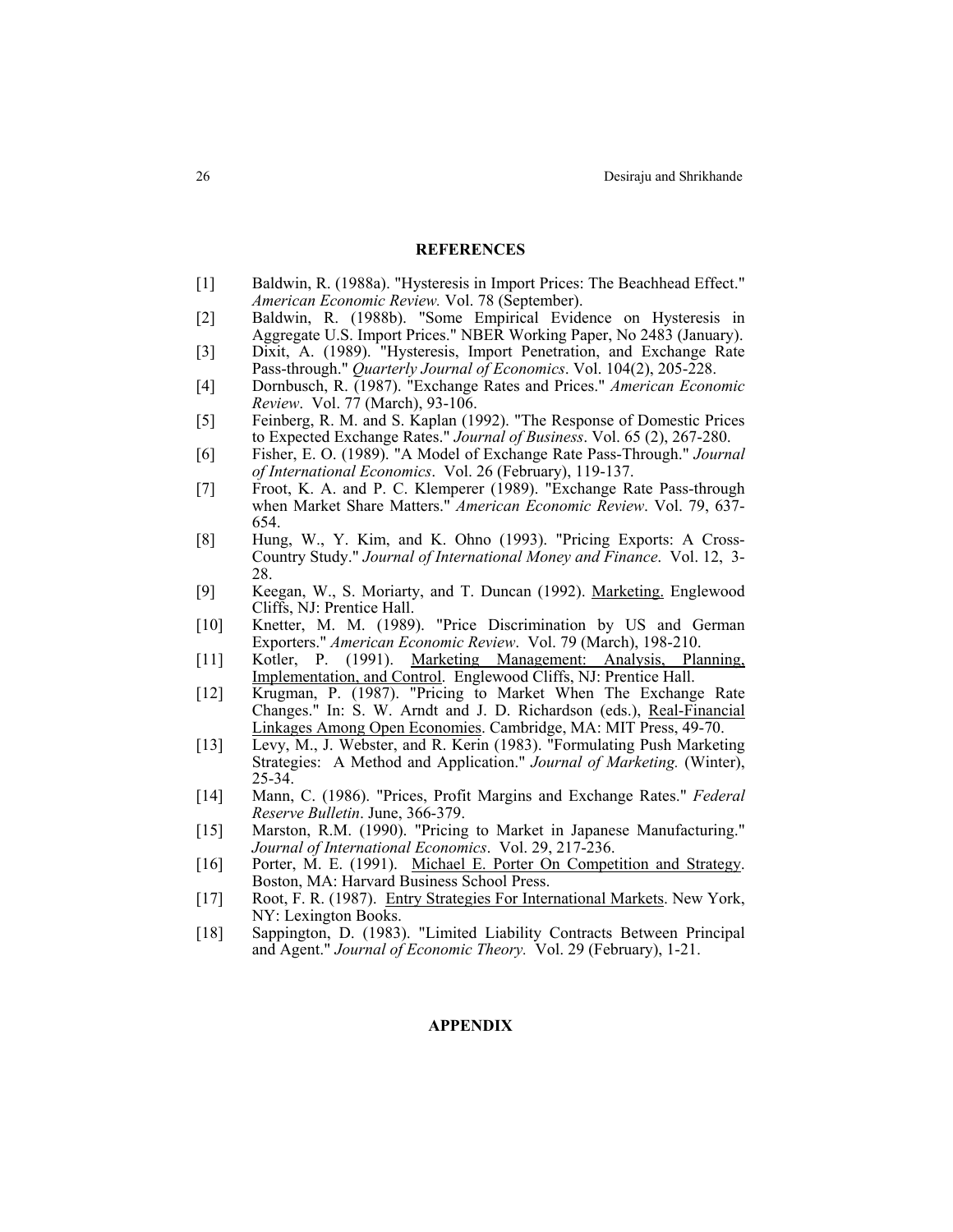Proofs of Findings 3 and 4 are identical to those in Findings 1 and 2. Here, we substitute the E[q] in Findings 1 and 2 with the expression generated in equation (2) Section 3; also, C[q] is replaced with  $e^2/2$ .

# **Proof of Finding 3.**

$$
\begin{aligned}\n\text{Max } \left\{ (wS - c)(N_L + ke - p) + FS \right\}, & \text{subject to} \\
& \left\{ (p - w)(N_L + ke - p) - F - C[e] \right\} \ge 0 \, ; \\
& \text{and,} \\
p(w, F), e(w, F) \in \text{Arg} \max_{p', e'} \left\{ (p' - w)(N_L + ke' - p') - F - C[e'] \right\}.\n\end{aligned}
$$

The Lagrangian for the problem is:

$$
L = (wS - c)(N_L + ke - p) + FS
$$
  
+  $\lambda \left\{ (p - w)(N_L + ke - p) - F - \frac{e^2}{2} \right\}$   
+  $\mu_p \left\{ (p - w)(-1) + (N_L + ke - p) \right\}$   
+  $\mu_e \left\{ (p - w)(k) - e \right\}$ .

Using Kuhn-Tucker analysis, we have:

$$
\frac{\partial L}{\partial F} = S - \lambda = 0 \Rightarrow \lambda = S. \tag{A1}
$$

$$
\frac{\partial L}{\partial w} = -k\mu_e + \mu_p = 0.
$$
 (A2)

$$
\frac{\partial L}{\partial e} = -eS - \mu_e + k\mu_p + k(pS - c) = 0.
$$
 (A3)

$$
\frac{\partial L}{\partial p} = c + k\mu_e - 2\mu_p + S(N_L + ke) - 2pS = 0.
$$
 (A4)

$$
\frac{\partial L}{\partial \mu_p} = \left( N_L + ke + w - 2p \right) = 0. \tag{A5}
$$

$$
\frac{\partial L}{\partial \mu_e} = (p - w)(k) - e = 0.
$$
 (A6)

$$
\frac{\partial L}{\partial \lambda} = (p - w)(N_L + ke - p) - F - \frac{e^2}{2} = 0.
$$
 (A7)

Solving the above seven equations simultaneously, we obtain the results in Finding 3.